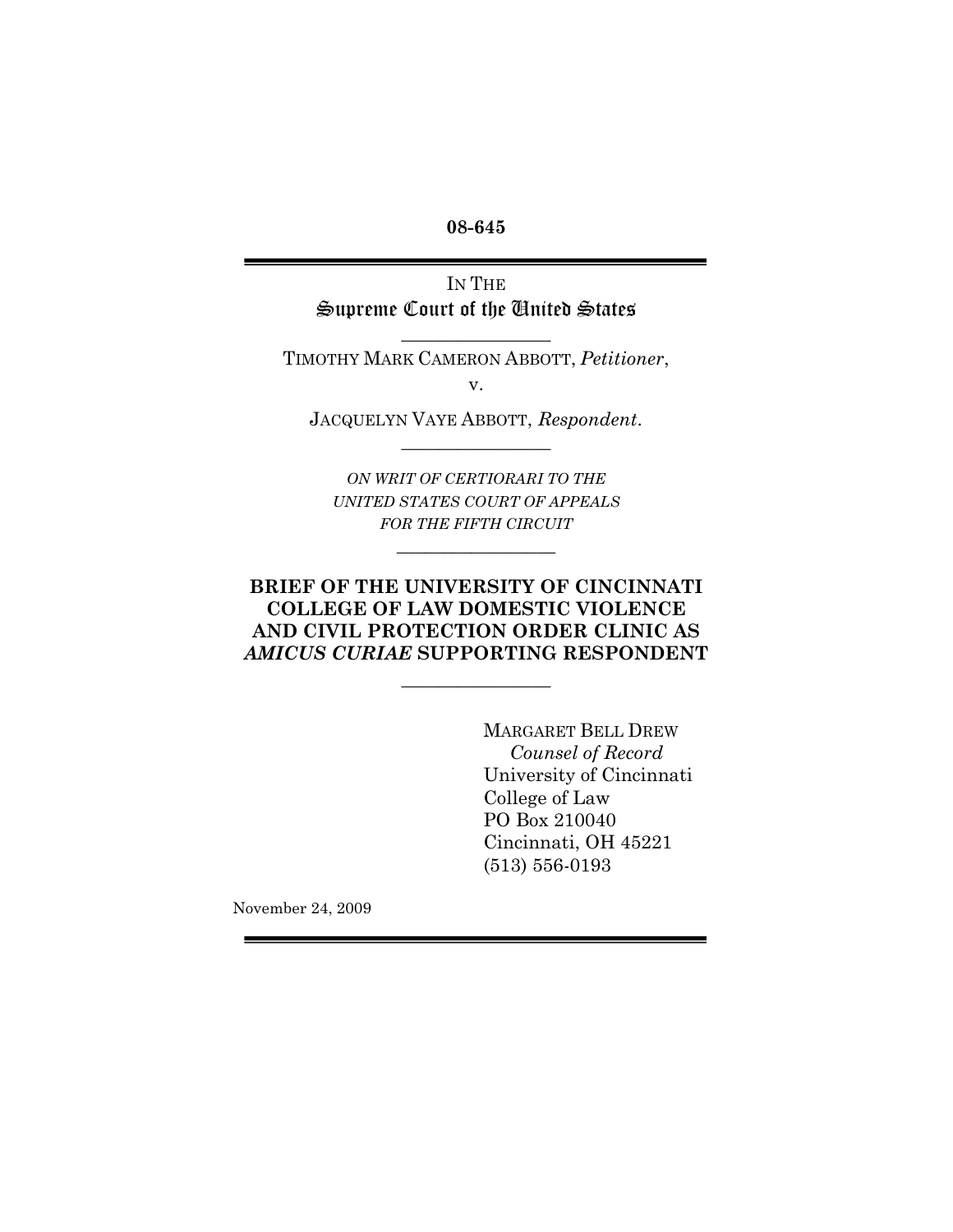### **QUESTION PRESENTED**

A *ne exeat* statute or court order requires a custodial parent to seek judicial permission or the non-custodial parent's consent prior to removing a minor child from the country or other jurisdiction where the child resides.

Whether a *ne exeat* court order creates a "right of custody" in the noncustodial parent where the country of the child's habitual residence previously denied custodial rights to the petitioner based on the best interest of the child following a hearing where the parties and their witnesses had an opportunity to be heard.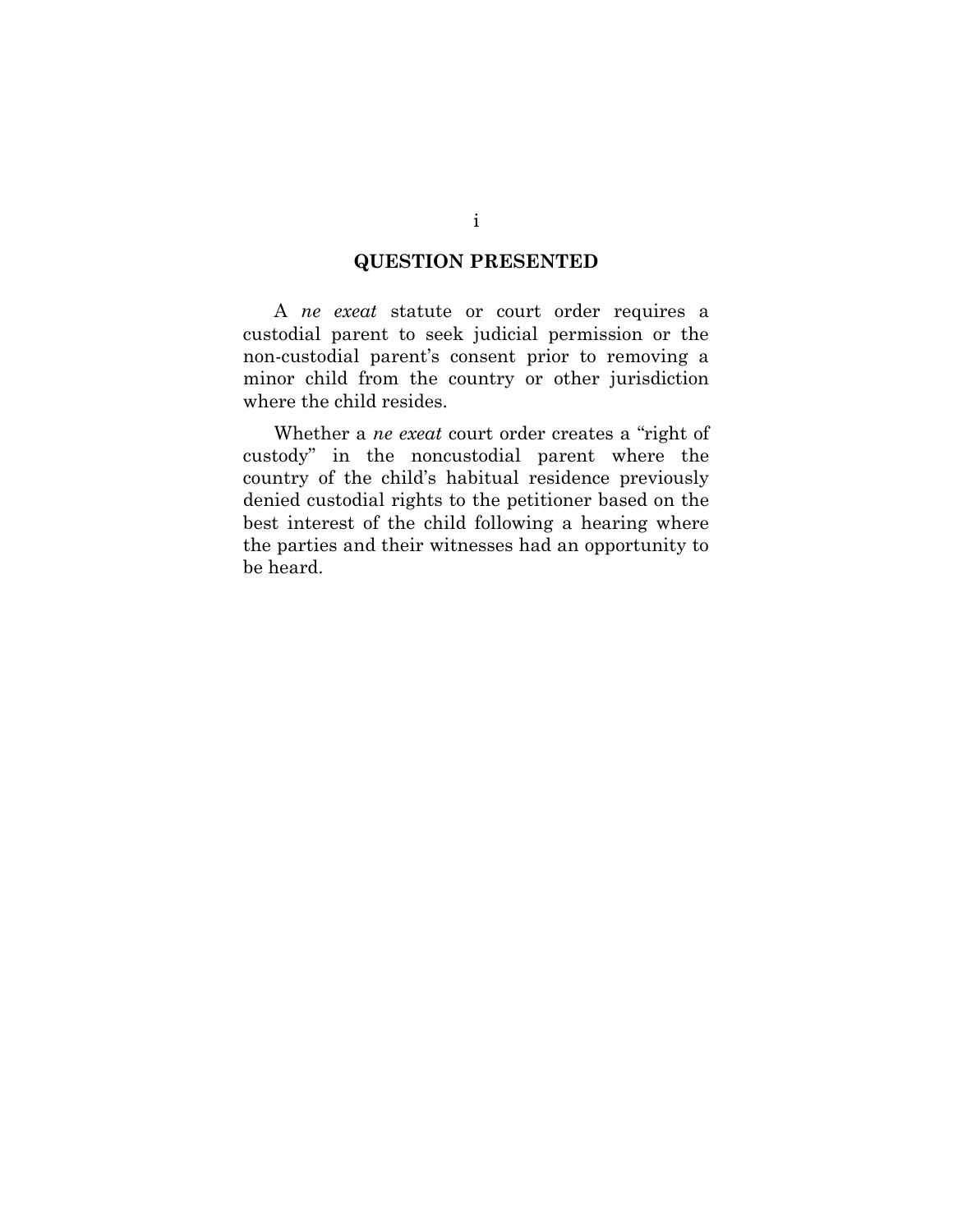# **TABLE OF CONTENTS**

| THE OVERARCHING PURPOSE OF THE<br>$\mathbf{I}$<br>HAGUE CONVENTION ON PARENTAL REMOVAL<br>OF A CHILD FROM THE COUNTRY OF<br>HABITUAL RESIDENCE IS THE BEST INTEREST               |
|-----------------------------------------------------------------------------------------------------------------------------------------------------------------------------------|
| II. THE BEST INTEREST OF THE CHILD IS<br>ACCEPTED BEST PRACTICE IN BOTH THE<br>UNITED STATES AND IN COUNTRIES THAT ARE<br>SIGNATORIES TO THE HAGUE CONVENTION8                    |
| A. United States Federal and State Laws Employ                                                                                                                                    |
| B. The Best Interest of the Child Standard Is<br>Applied Internationally in the Determination of Child                                                                            |
| C. Chile Employs the Best Interest of the Child<br>Standard in Making Determinations on Child Access                                                                              |
| THE DETERMINATION MADE BY THE<br>$\overline{\text{III}}$ .<br>CHILEAN COURT SHOULD BE RESPECTED AND<br>NOT DISTURBED BECAUSE THE CHILEAN<br>COURT ALREADY DECIDED THE LEGAL ISSUE |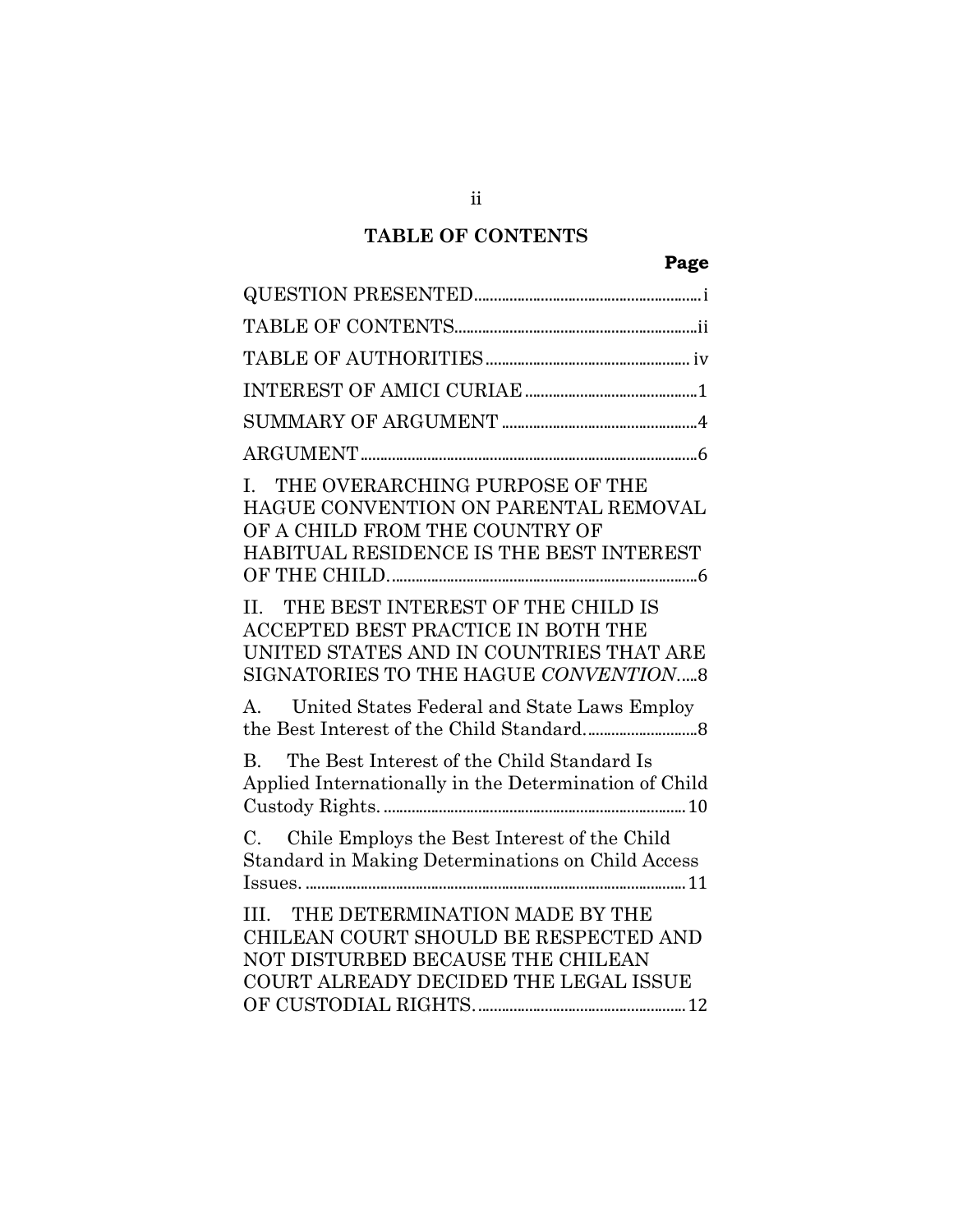| A. The Judgment of the Chilean Court Made Prior<br>to Removal of the Child Should be Honored 12                                                                                                                          |
|--------------------------------------------------------------------------------------------------------------------------------------------------------------------------------------------------------------------------|
| The Ability of the Petitioned Court to Re-Try<br>В.<br>Custody is Limited. Any Such Ability is Based<br>Exclusively on the Best Interest of the Child13                                                                  |
| THE CHILEAN COURT FOUND THAT THE<br>IV.<br>MOTHER WAS THE APPROPRIATE CUSTODIAL<br>PARENT AND LIMITED THE FATHER TO                                                                                                      |
| CONVERTING NE EXEAT OR SIMILAR<br>$V_{\cdot}$<br>STATUTORY SCHEMES INTO RIGHTS OF<br>CUSTODY WOULD VITIATE THE WORK OF THE<br>ORIGINAL COURT THAT HAS DETERMINED<br>THE CUSTODIAL BEST INTEREST OF THE                   |
| When the Chilean Court Determined that Mrs.<br>$A_{\cdot}$<br>Abbott was the Appropriate Custodial Parent, a<br>Statutory Prohibition on the Removal of the Child                                                        |
| The Conversion of a <i>Ne Exect</i> Prohibition into a<br>B.<br>Custody Right Undermines the Convention's<br><b>Statutory Scheme in Providing Different Remedies</b><br>for Parents with Rights of Access and Those with |
| Conversion of Ne Exeat Orders into Rights of<br>C.<br>Custody Accomplishes Adult Goals of Punishment at<br>the Expense of the Best Interest of the Child 19                                                              |
|                                                                                                                                                                                                                          |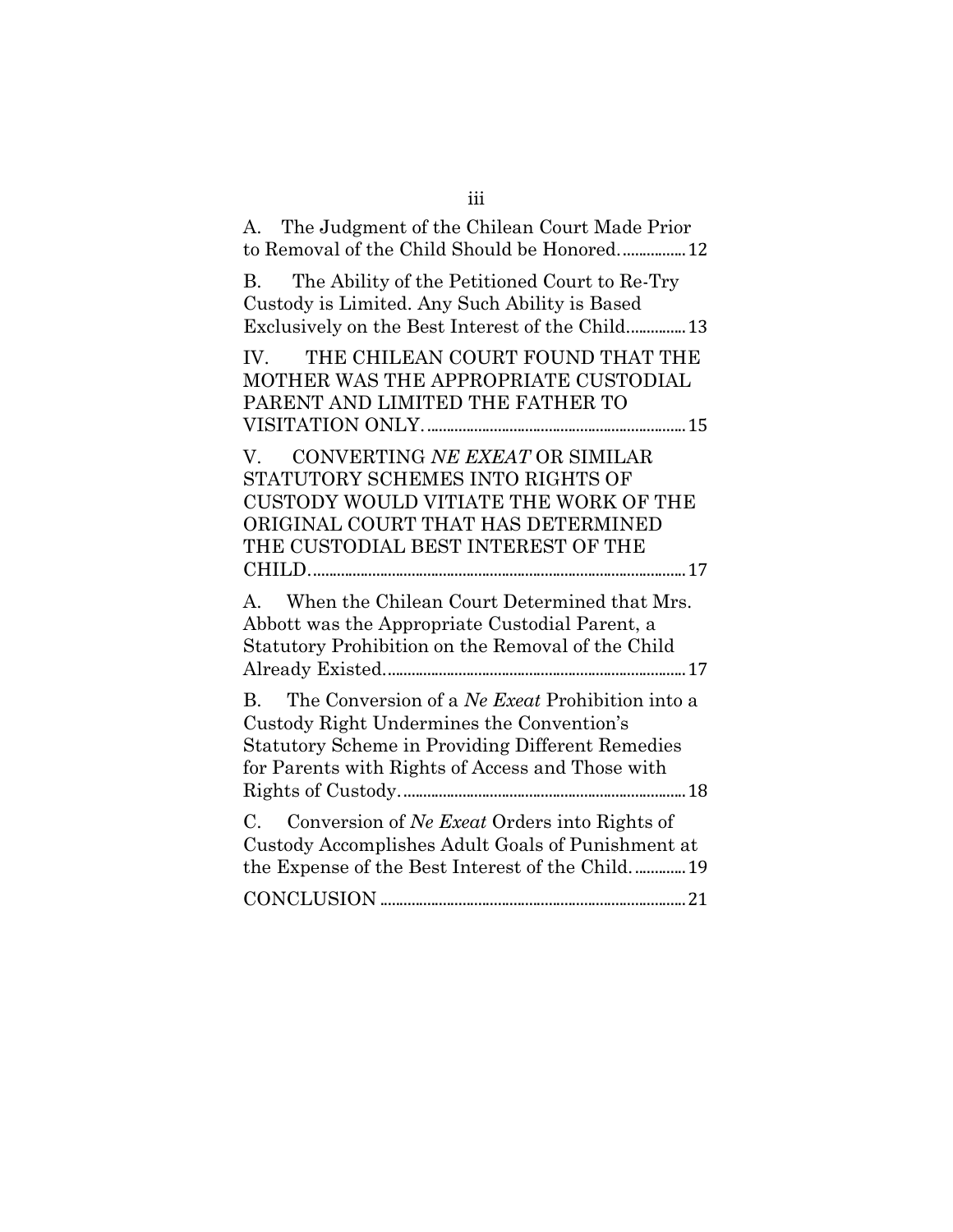# **TABLE OF AUTHORITIES**

# **CASES**

| Air France v. Saks,                                                       |
|---------------------------------------------------------------------------|
| Blondin v. Dubois,                                                        |
| D.C. v. J.S.,                                                             |
| Friedrich v. Friedrich,                                                   |
| Friedrich v. Friedrich,                                                   |
| March v. Levine,<br>136 F. Supp. 2d 831 (M.D. Tenn. 2000) 13              |
| Tehan v. Duquette,<br>613 A.2d 486 (N.J. Super. App. Div. 1992)  13       |
| Villegas Duran v. Arribada Beaumont,<br>534 F.3d 142 (2d Cir. 2008) 12,13 |
| <b>U.S. STATUTES</b>                                                      |
|                                                                           |

42 U.S.C. §§ 11601 et seq. (2006)................................ 6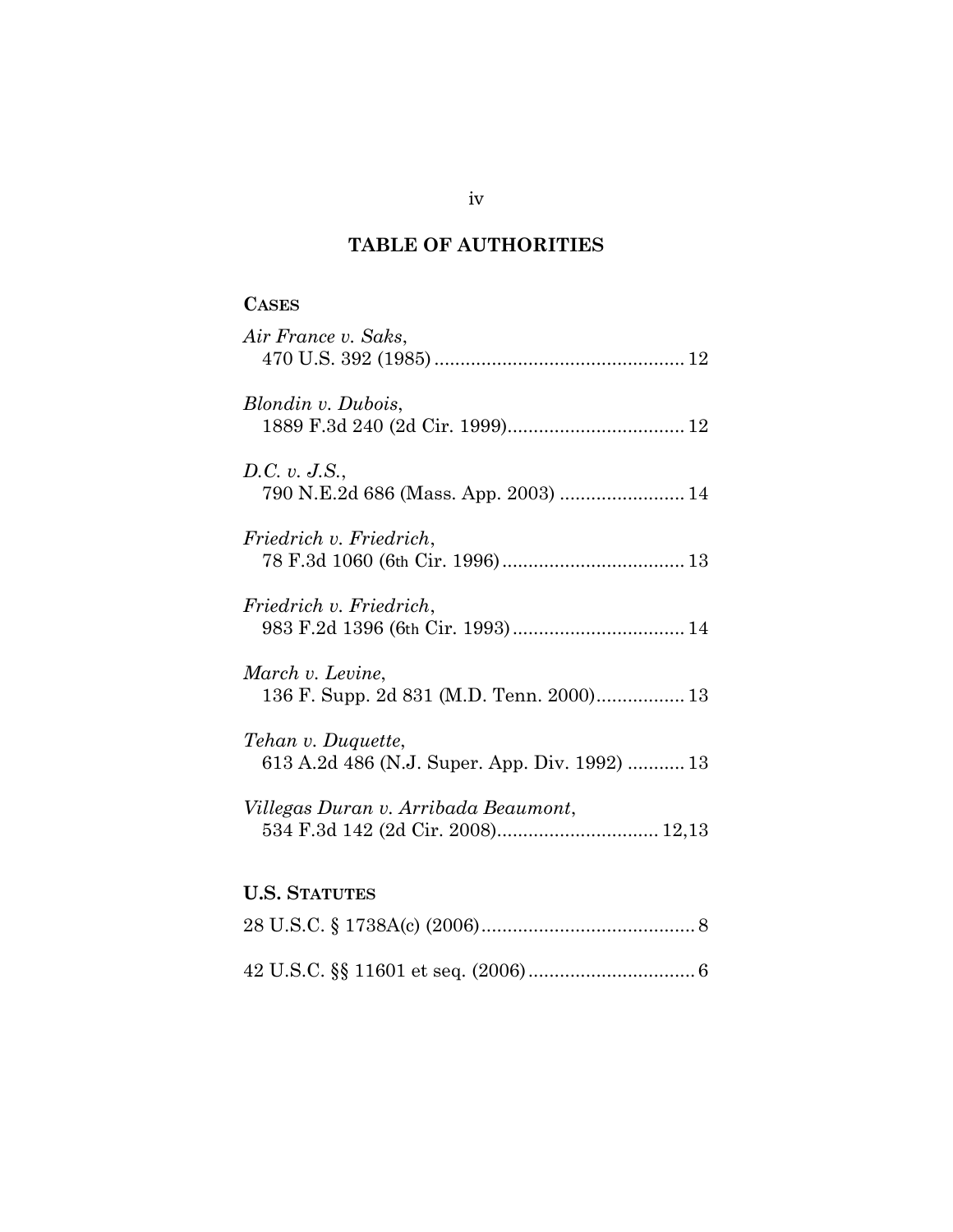| Adoption and Safe Families Act of 1997,                                                        |
|------------------------------------------------------------------------------------------------|
| Adoption Assistance and Child Welfare Act of 1980,                                             |
|                                                                                                |
| Child Abuse Prevention and Treatment and Adoption<br>Reform Act,                               |
|                                                                                                |
| Indian Child Welfare Act of 1978,                                                              |
| MASS. GEN. LAWS ch. 208, §§ 28, 31,31A (2009) 16,17                                            |
| Parental Kidnapping Prevention Act of 1980,<br>Pub. L. No. 96-611, § 7, 94 Stat. 3566 (1980) 9 |

# **OTHER AUTHORITIES**

| Carol S. Bruch, Sound Research or Wishful Thinking<br>in Child Custody Cases? Lessons from Relocation |  |
|-------------------------------------------------------------------------------------------------------|--|
|                                                                                                       |  |
| Lynne Marie Kohm, Tracing the Foundations of the                                                      |  |
| Best Interests of the Child Standard in American                                                      |  |
| <i>Jurisprudence</i> , 10 J.L. & FAM. STUD. 337, 337, 370                                             |  |
|                                                                                                       |  |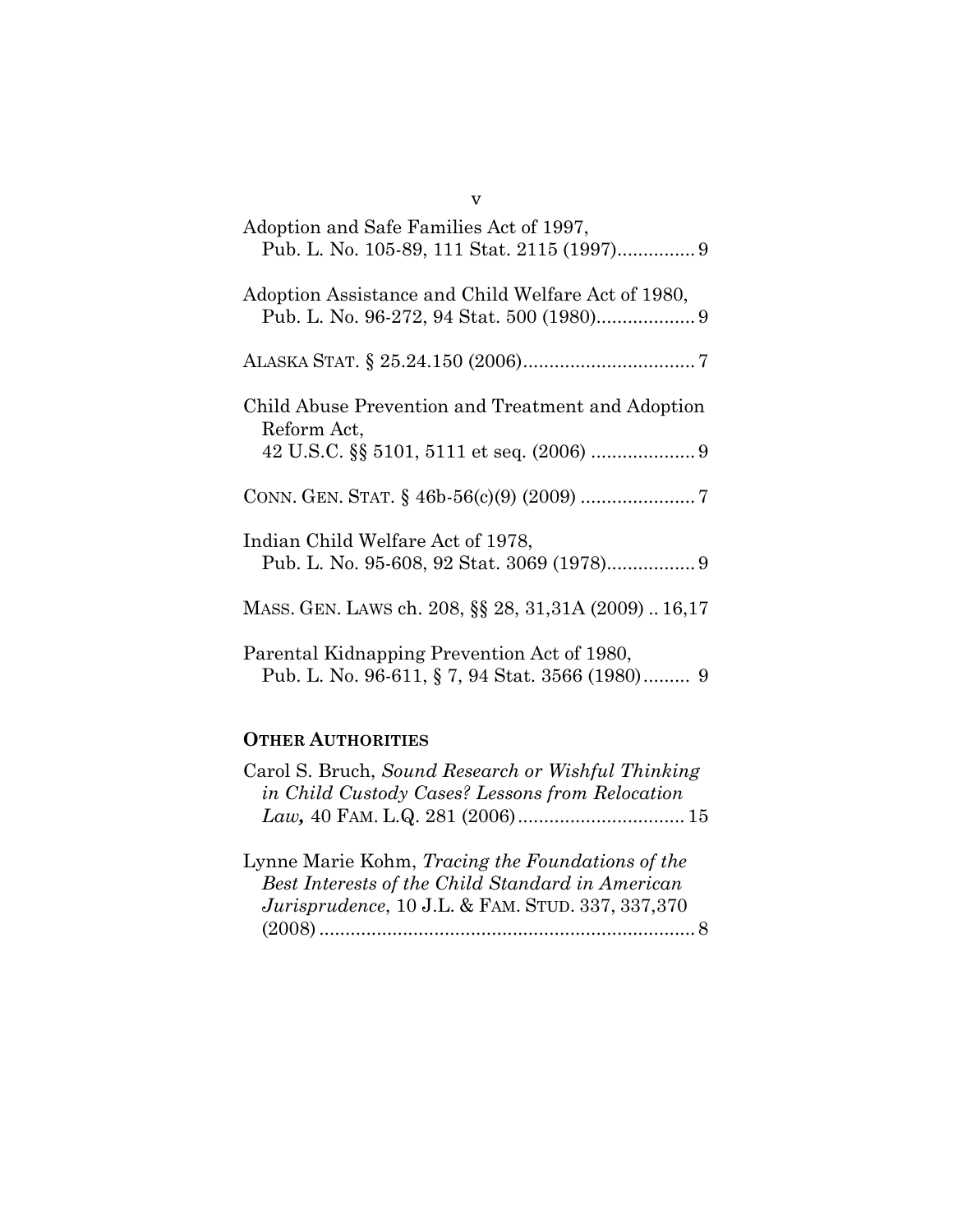| Mary Ann Dutton and Lisa A. Goodman, Coercion in |
|--------------------------------------------------|
| Intimate Partner Violence: Toward a New          |
| Conceptualization, 52 SEX ROLES 743 (2005) 17    |

Merle Weiner, *Navigating the Road Between Uniformity and Progress: The Need for a Purposive Analysis of the Hague Convention on the civil Aspects of International Abduction*, 33 COLUM. HUM. RTS. L. REV. 275, 293-294 (2002)............ 7,8,12

| Report of Roundtable 3, Model Rules of Procedure for  |  |  |
|-------------------------------------------------------|--|--|
| the International Return of Children, art. 2. (Sept.) |  |  |
|                                                       |  |  |

#### **TREATIES**

| Inter-American Convention on The International                                                                                                   |
|--------------------------------------------------------------------------------------------------------------------------------------------------|
| The African Charter on the Rights and Welfare                                                                                                    |
| The European Convention on Recognition and<br><i>Enforcement of Decisions Concerning Custody</i><br>of Children and on Restoration of Custody of |
| The Hague Convention on the Civil Aspects of<br><i>International Child Abduction, Oct. 25,</i>                                                   |

#### **FORIEGN STATUTES**

CÓDIGO CIVIL DE CHILE .................................. 11, 16,17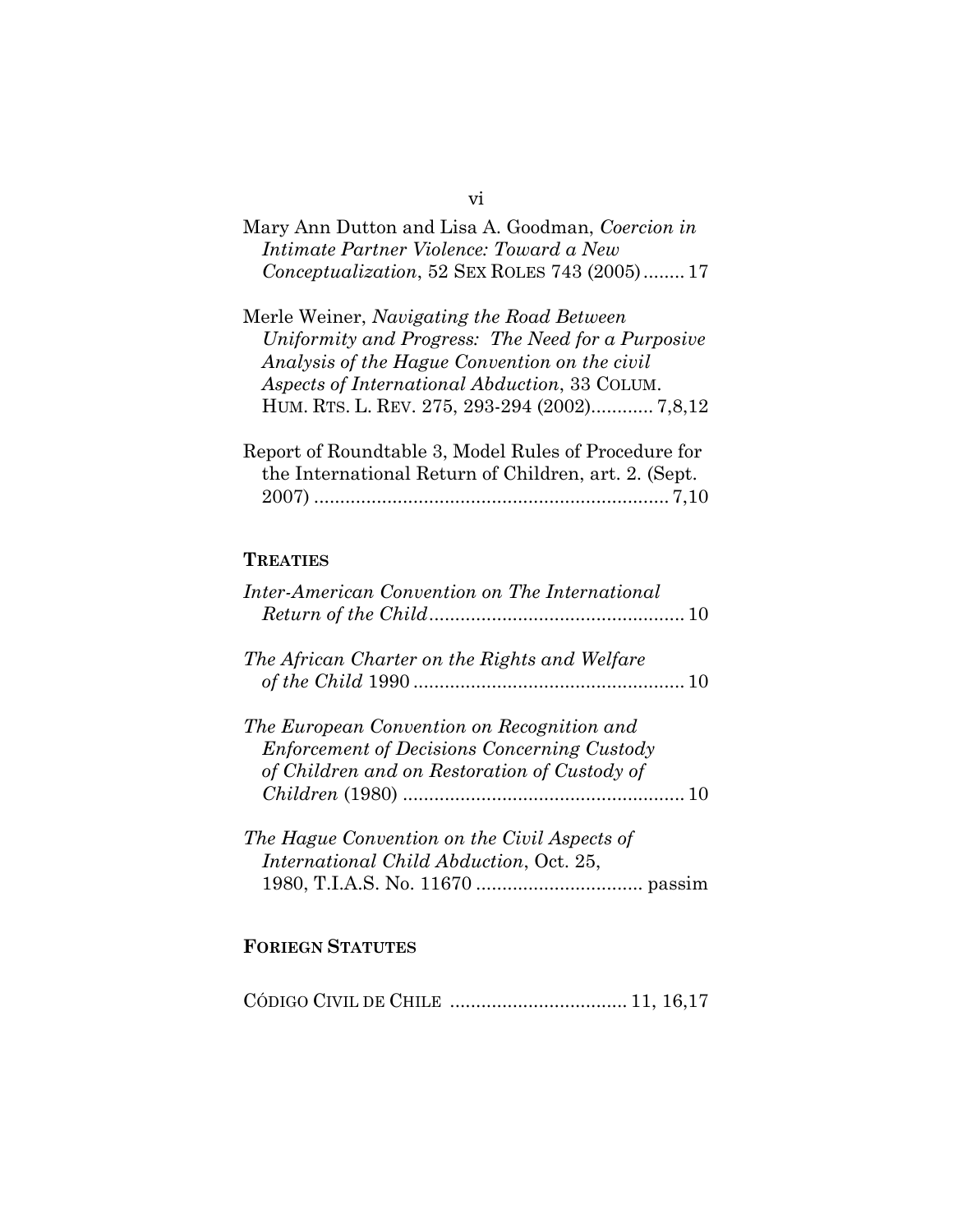Minors Law, No. 16,618, art. 45 (Chile).................... 18

vii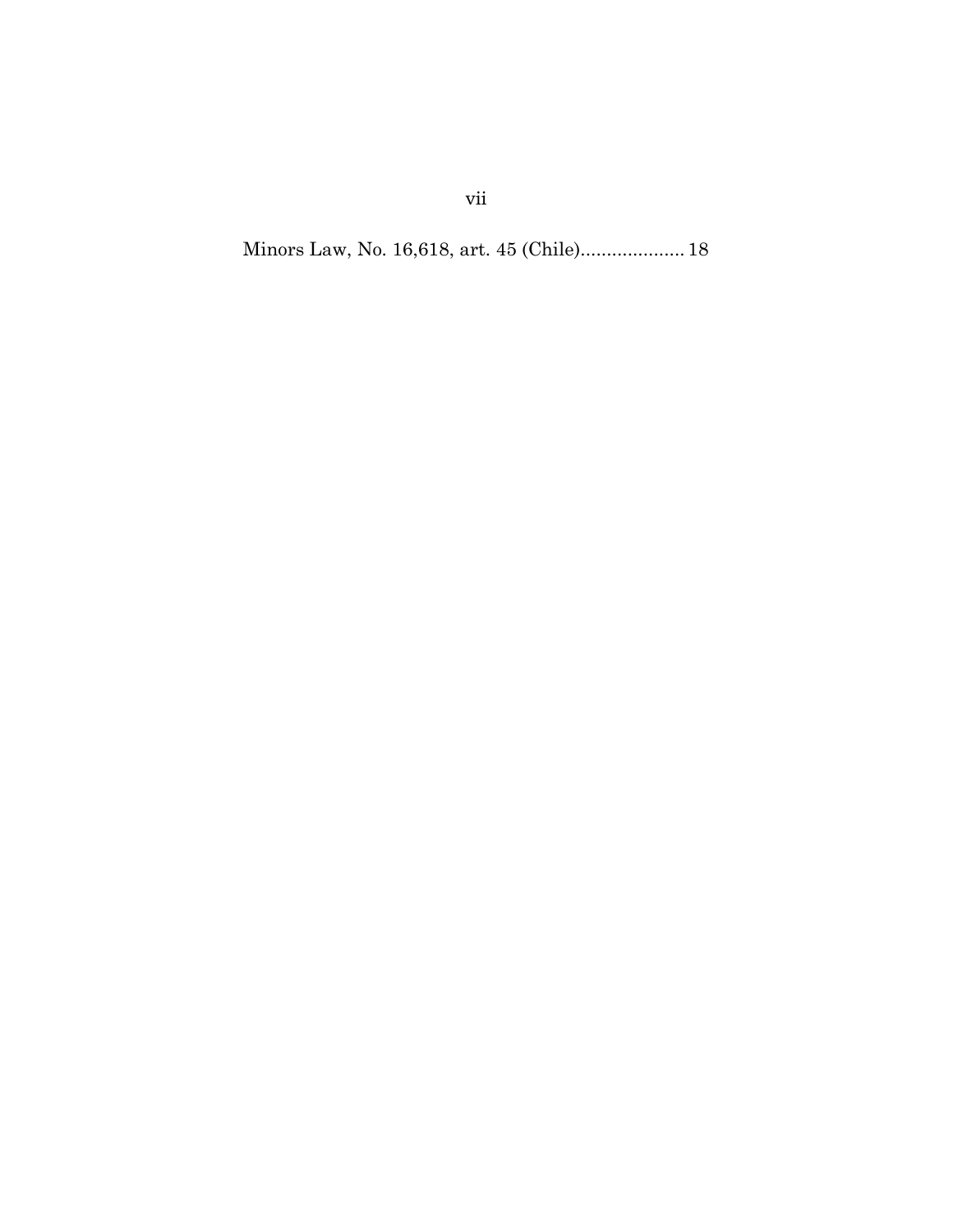#### **INTEREST OF AMICI CURIAE**1

Amici are family law practitioners and law professors who have experience in family law matters involving children and who recognize the importance of employing the best interests of the child standard when determining custodial and non-custodial rights.

Margaret Drew is Professor of Clinical Law, University of Cincinnati College of Law. She directs the Domestic Violence and Civil Protection Order Clinic ("Clinic") and is a long time family law practitioner. Professor Drew, individually, and the students and lawyers who comprise the Clinic represent family members who have experienced violence in their intimate relationships. The best interest of the child standard is nearly universally accepted as the basis for entering child-centered decisions in family law matters. Counsel and the Clinic are committed to preserving the best interests of the child, even when a parent might have violated a court order. While a non-custodial parent might remove a child without court approval, the needs of the child must be paramount and separate from any legal or personal desire to punish the offending parent.

 $\overline{a}$ 

<sup>1</sup> The parties' letters of consent are on file with the clerk. No counsel for either party has authored any portion of this brief, nor has any person or entity, other than amici and its counsel, made a monetary contribution to the preparation or submission of this brief.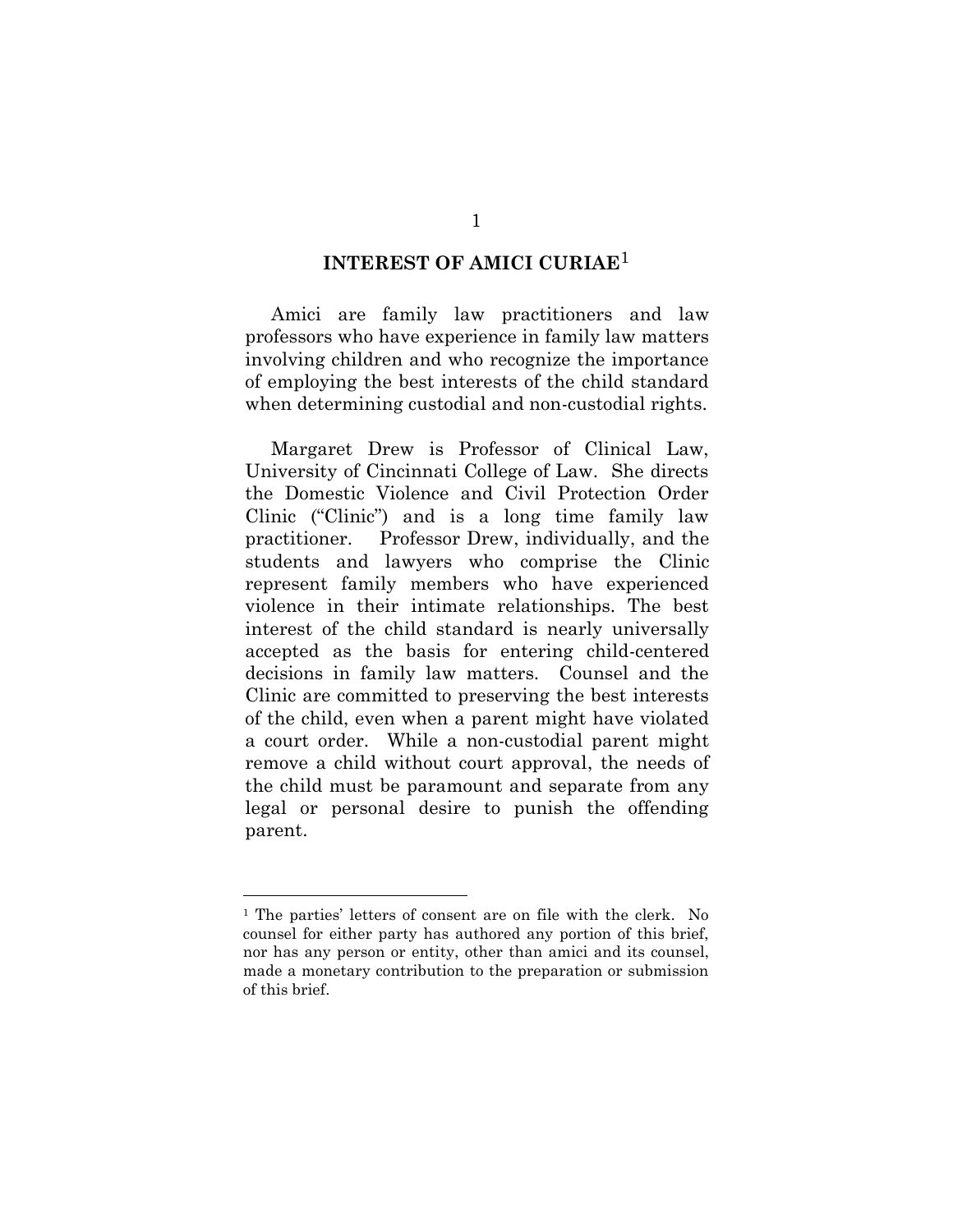#### Interest of Amici Curiae (continued)

Professor Carrie Hagan-Gray is a Clinical Associate Professor of Law at the Indiana University School of Law – Indianapolis. She is one of two professors directing and supervising the Civil Practice Clinic, having previously directed a family law and domestic violence clinic at Roger Williams University College of Law. A former Urban Morgan Human Rights Fellow at the University of Cincinnati College of Law, she has practiced in family law, domestic violence and guardian ad litem settings, as well as advocated on behalf of clients in federal and state litigation involving the Hague Convention on the Civil Aspects of International Child Abduction. She is committed individually, and via her clinic work, to protecting the best interests of children. She looks to protect the best interest standard used in decision making on children's issues. Professor Hagan-Gray espouses that the best interests of a child for whose benefit a custodial arrangement was identified should not be altered merely because a parent violates a court order. To do so would go against the very nature of a best interest determination and could inadvertently punish a child for the actions of a parent.

Christine L. Butler is a family law attorney who has been in practice in Massachusetts since 1978. Her practice has focused on family law and domestic violence. She currently is a Practitioner in Residence for the Family Advocacy Clinic at Suffolk University Law School and the Director of the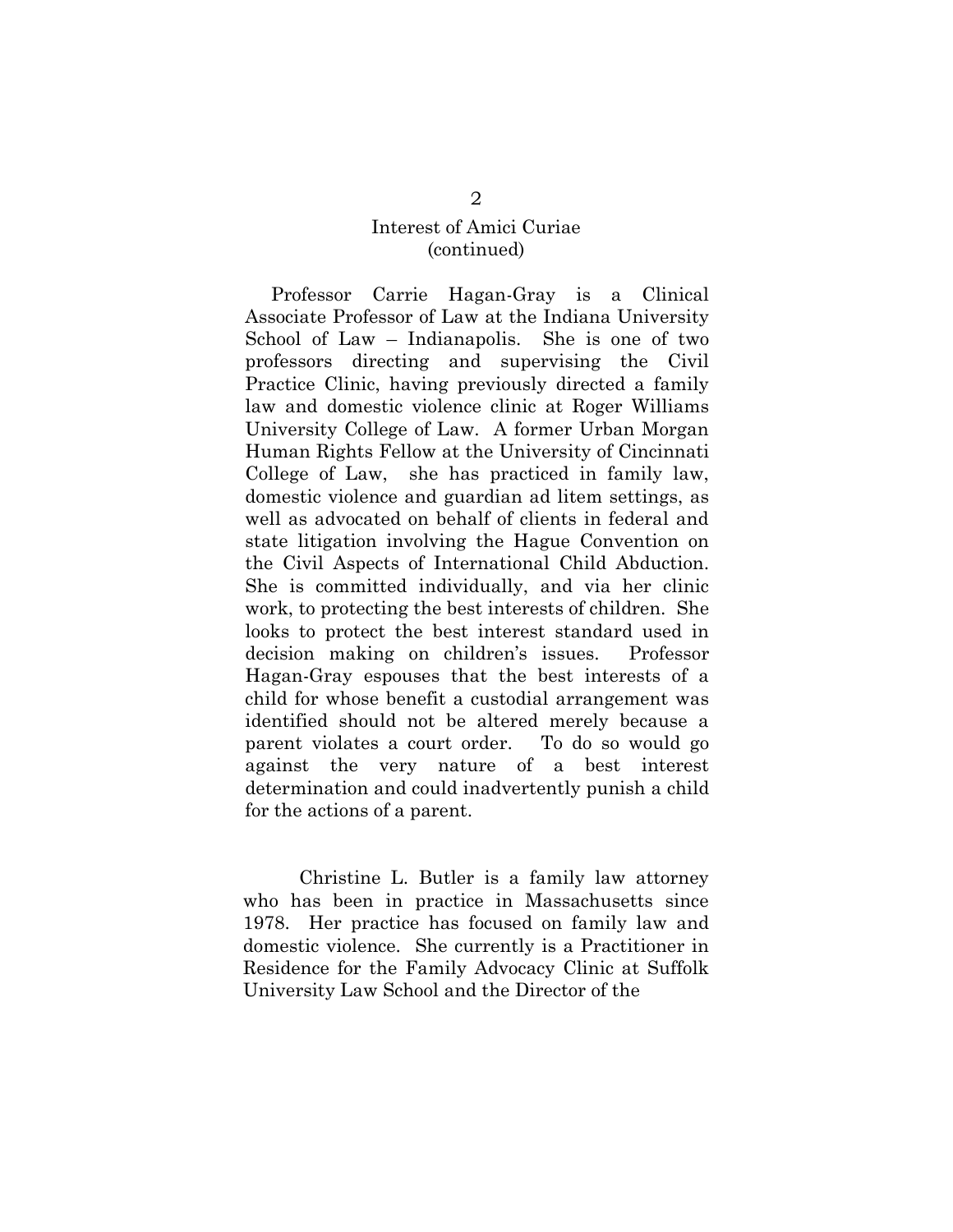# Interest of Amici Curiae (continued)

Battered Women's Advocacy Project at the law school.

 Ilene Seidman is Clinical Professor of Law at Suffolk University School of Law. She directs the Family Advocacy Clinic. Students in these Suffolk University School of Law clinics regularly represent family members in domestic violence and family law circumstances seeking court intervention. The protection they seek is often on behalf of their children as well as themselves. Preserving the best interest standard in family law cases is crucial in order to protect children and establish their needs as primary in all circumstances. While sanctions are permissible when one parent has violated a court order, this must never overshadow the best interests and needs of the child who is the subject matter of the litigation. To alter custody in order to punish the parent would undercut best interest decisions.

3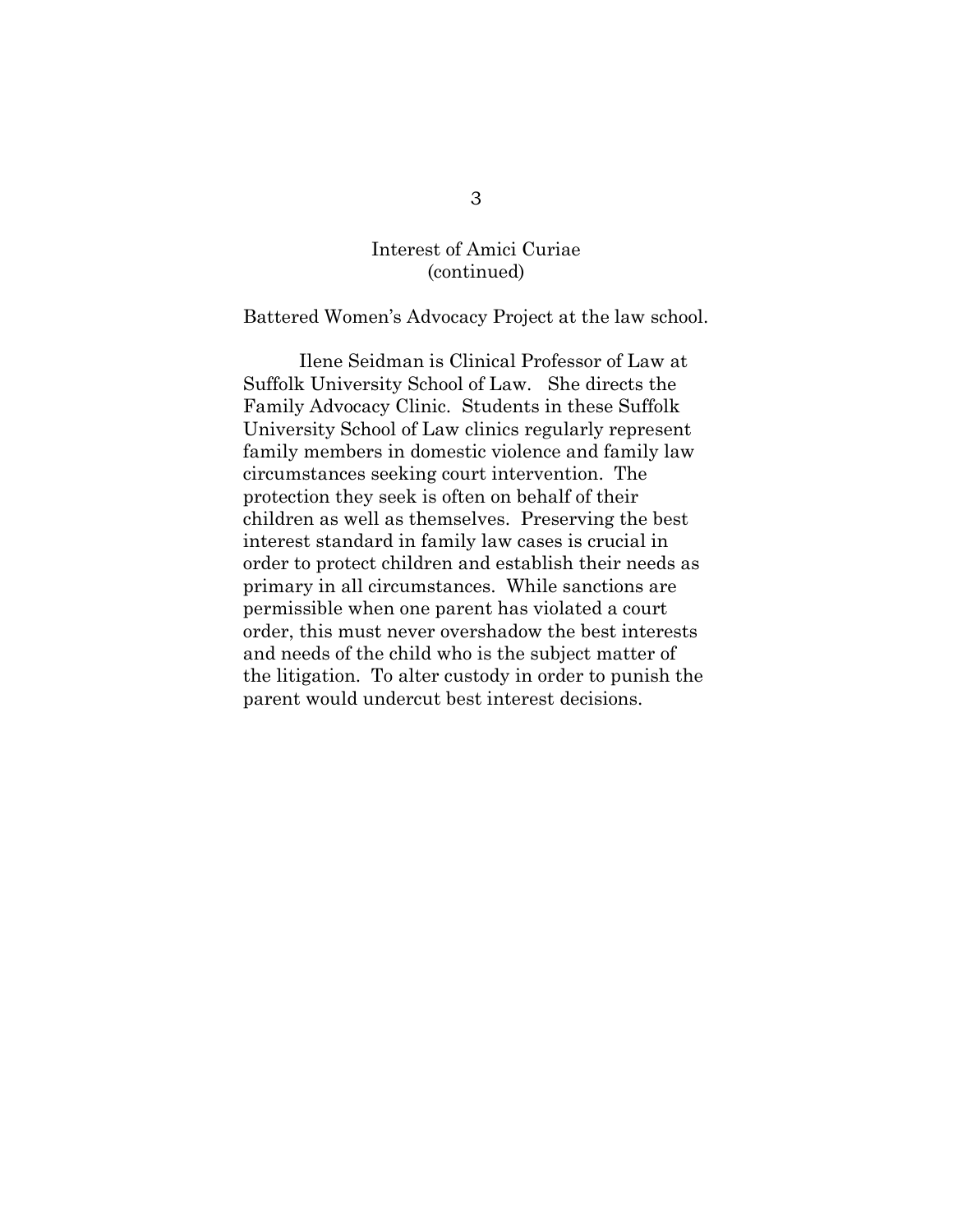#### **SUMMARY OF ARGUMENT**

The goal of the *Hague Convention on the Civil Aspects of International Child Abduction* ("*Convention*") is to protect the welfare of the child that was wrongly removed from the home country. At all times the *Convention* is concerned with the best interests of the child. The signatories to the *Convention*, which include the United States and Chile, most commonly employ the best interest of the child standard in determining in the first instance which parent is to be awarded custodial rights. In particular, the courts of both the United States and Chile employ the best interests of the child standard in determining the custodial and visitation rights of the parents. The welfare of the child is paramount in the relevant *Hague Convention* provisions as well as in the Abbott's Chilean custody determination.

When a court employs the best interests of the child standard in determining custody, typically that court has made its decision after a disputed proceeding in which consideration of the child's needs was paramount. In a case where the non-custodial parent has a history of abuse, the need to make all determinations based on the child's best interest, particularly regarding safety, becomes even more compelling.

Conversion of a *ne exeat* privilege into a right of custody would defeat the home court's decision based upon the best interest of the child. To disturb the underlying Chilean court decision in this instance would defeat and vitiate the court's finding that the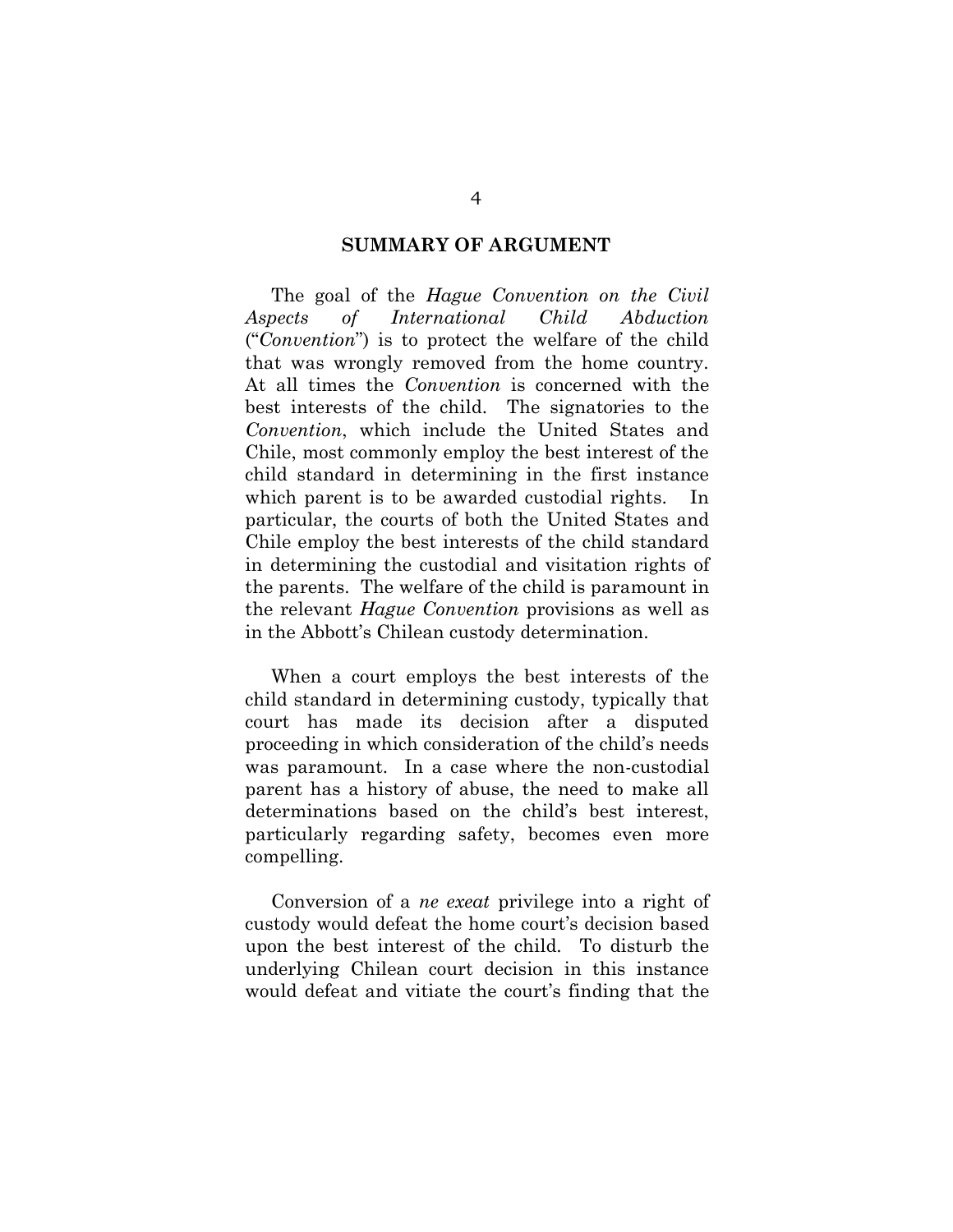child is best served being in the custody of his mother and that the father have rights of access only.

As here, if a court has determined that one parent, for whatever reason, is inappropriate to be the custodial parent, then the removal of the child from a country by the custodial parent does not make the non-custodial parent any more suited to be the child's primary caregiver or decision maker. Interpreting a *ne exeat* statute or order as carrying custodial rights may be attractive when the remedy sought is punishment of the custodial parent who removed the child. However, the reality is that a conversion of *ne exeat* into rights of custody in order to achieve a desired result, in this case return of the child, is not appropriate under the *Convention* because that remedy is not in the best interest of the child. Absent enumerated exceptions, the decision of the original court that decided custody is best left undisturbed out of comity and also in the best interest of the child.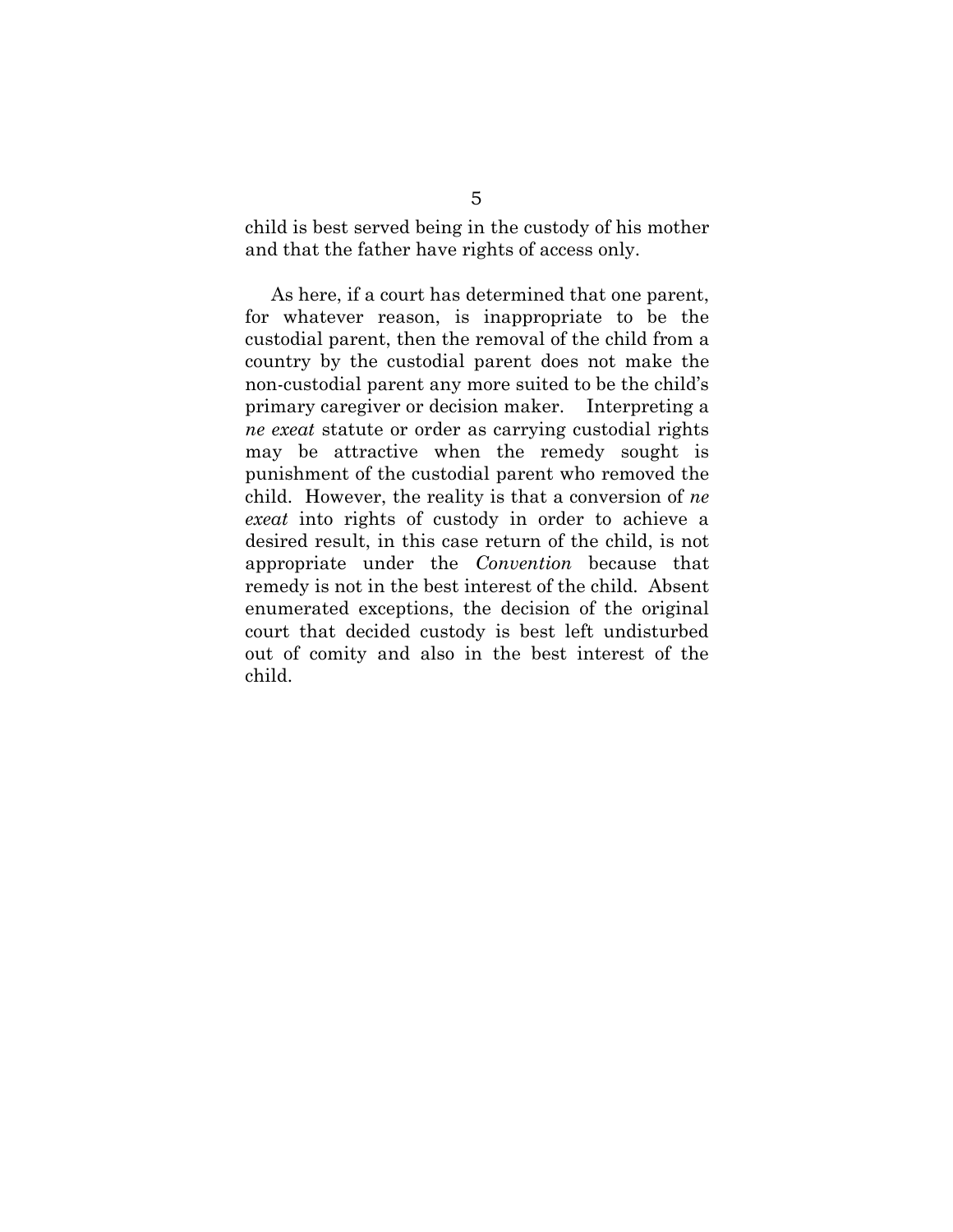#### **ARGUMENT**

## **I. THE OVERARCHING PURPOSE OF THE HAGUE CONVENTION ON PARENTAL REMOVAL OF A CHILD FROM THE COUNTRY OF HABITUAL RESIDENCE IS THE BEST INTEREST OF THE CHILD.**

The *Hague Convention on the Civil Aspects of International Child Abduction*<sup>2</sup> ("*Convention*") provides for the needs of a child who was removed from the child's country of habitual residence. *The Hague Convention on the Civil Aspects of International Child Abduction*, Preamble, Oct. 25, 1980, T.I.A.S. No. 11670. The remedies provided are child-centered. The court in the country to which the child is removed is not charged with re-hearing child custody issues. Indeed, the preferred result is that custody not be re-litigated. *Convention,* arts. 16, 17, 19.

*Convention* remedies are limited and clearly defined. The best interest of the child is the governing rule. *Convention,* art. 12. If one year or more has elapsed, then the courts are permitted to consider a best interest factor, i.e., whether the child has acclimated to the country to which he or she was removed. *Id*. The petitioned court may hold best interest hearings on other narrow issues. For example, at any stage of the legal proceedings, the petitioned court may weigh whether or not return of the child to the home country will place the child at

 $\overline{a}$ 

<sup>2</sup> Congress enacted the *International Child Abduction Remedies Act* to implement the *Hague Convention*. *See* 42 U.S.C. §§ 11601 et seq. (2006).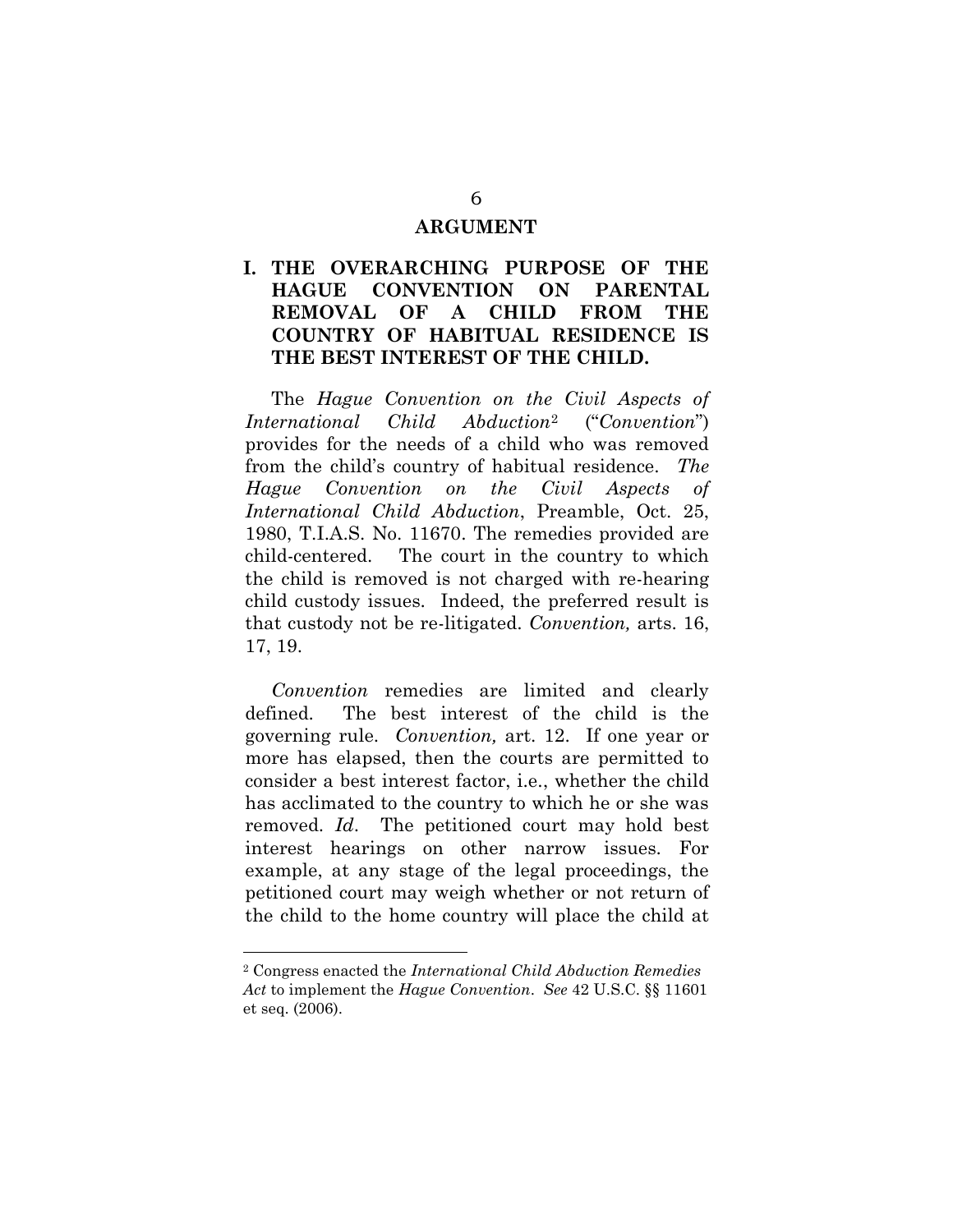grave risk. If the court determines the presence of a grave risk, then the court is instructed by the *Convention* to deny return. *Convention,* art. 13(b). Finally, the court may hold a hearing to decide return of the child if the child is of suitable age to state an opinion on return. *Id*. The current status of the child's well being, the age, and adjustment of the child are traditional best interest standards. *See, e.g.,*  CONN. GEN. STAT.  $\S$  46b-56(c)(9) (2009); and ALASKA STAT. § 25.24.150 (2006).

Clearly, the best interest analysis is a paramount purpose of the *Hague Convention* articles concerning the removal of a child as the enumerated examples of factors the petitioned court may consider demonstrates. The *Convention's* purpose is protecting the welfare of the child. "The best interest of the child shall be a guiding principle of interpretation…." Report of Roundtable 3, Model Rules of Procedure for the International Return of Children, art. 2. (Sept. 2007). When viewed through what legal expert Merle Weiner calls the "purposive" lens, respect for the best interest of the child standard is accomplished by the petitioned court's respecting the custody decision made by the jurisdiction of habitual residence. Merle Weiner, *Navigating the Road Between Uniformity and Progress: The Need for a Purposive Analysis of the Hague Convention on the civil Aspects of International Abduction*, 33 COLUM. HUM. RTS. L. REV. 275, 293-294 (2002). The *Convention's* goal of avoiding re-litigation of custody disputes can be achieved by honoring the custody determination entered prior to the child's removal. That original custody decision should remain undisturbed absent a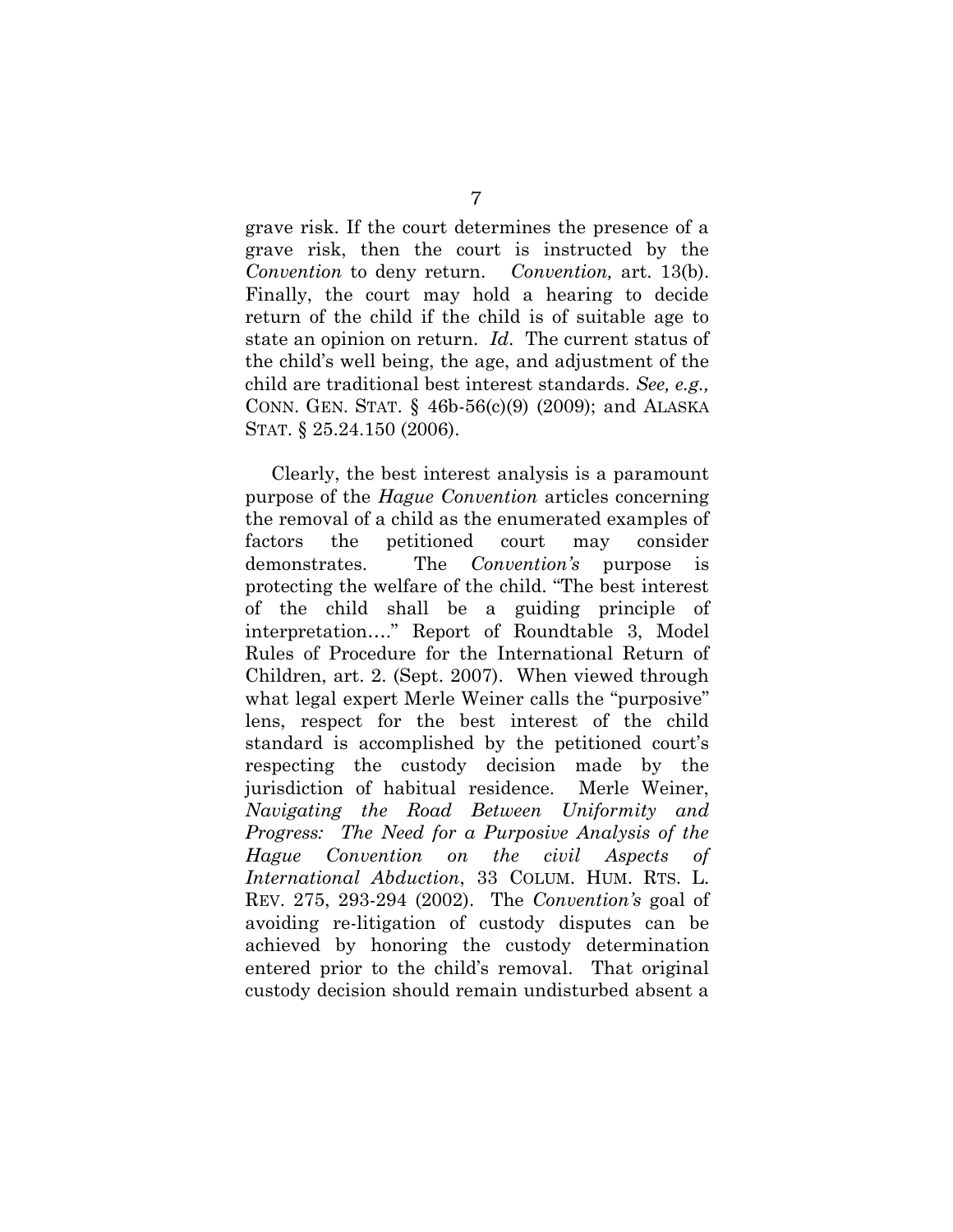circumstance that falls within one of the exceptions referenced above. *Id.*

Despite the temptation to be parent focused, the concern for the welfare of the child must be the determining factor when considering the remedy applied under Hague petitions.

### **II. THE BEST INTEREST OF THE CHILD IS ACCEPTED BEST PRACTICE IN BOTH THE UNITED STATES AND IN COUNTRIES THAT ARE SIGNATORIES TO THE HAGUE** *CONVENTION***.**

## **A. United States Federal and State Laws Employ the Best Interest of the Child Standard.**

The best interest standard is "central to American family law": each of the United States employs the best interest of the child standard when making child custody determinations. Lynne Marie Kohm, *Tracing the Foundations of the Best Interests of the Child Standard in American Jurisprudence*, 10 J. L. & FAM. STUD. 337, 337 and 370 (2008). At the federal level, several statutes contain the best interest standard. For example, the Parental Kidnapping Prevention Act (PKPA) incorporates the best interest of the child. 28 U.S.C. § 1738A(c) (2006). Congress expressed clear statutory intent that the PKPA should resolve custody and visitation conflicts in the best interests of the child. The Congressional Findings and Declaration of Purpose for the Act states that "[t]he general purpose [of the Act is to]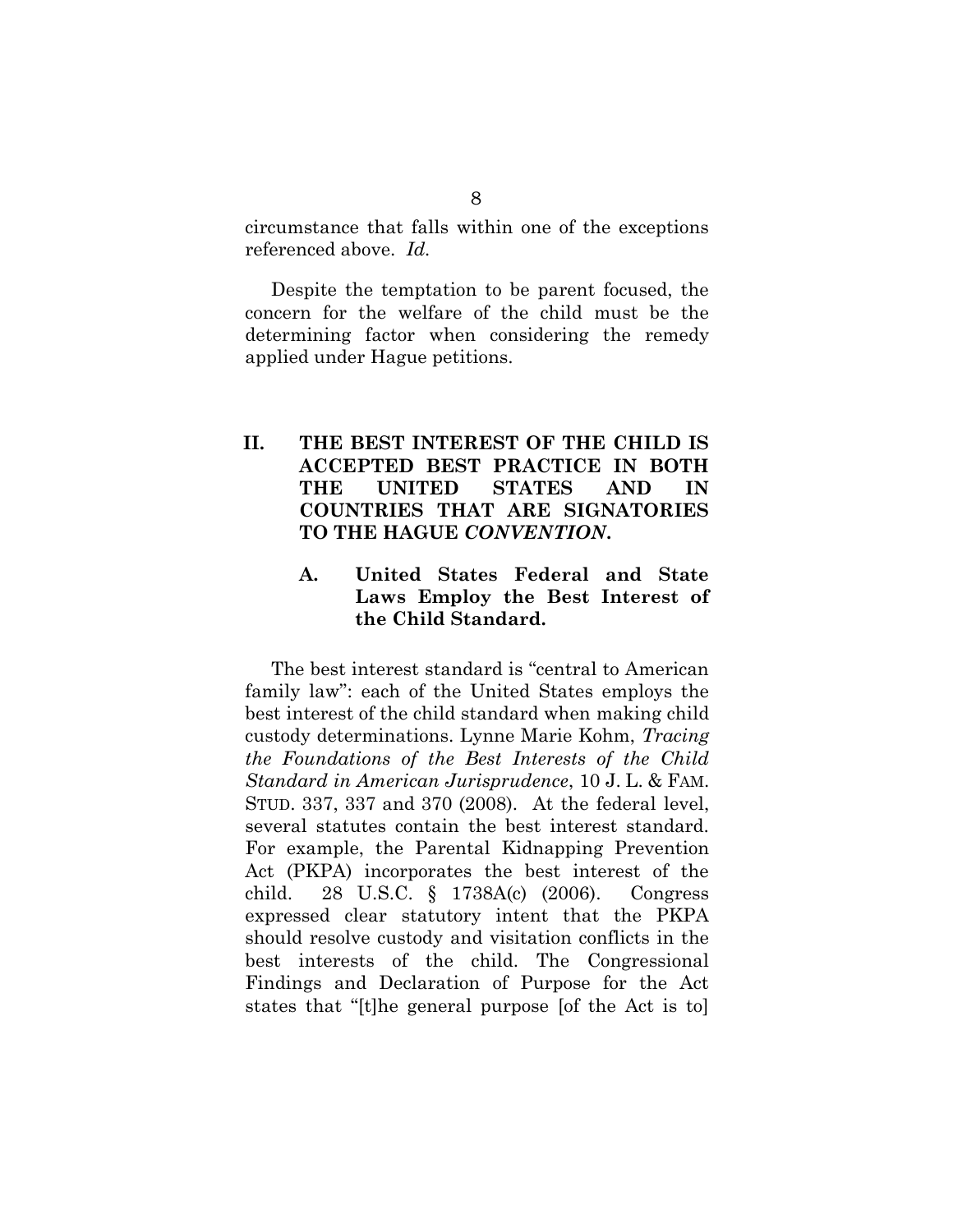promote cooperation between State courts to the end that a determination of custody and visitation is rendered in the State which can best decide the case in the interest of the child." Parental Kidnapping Prevention Act of 1980, Pub. L. No. 96-611, § 7, 94 Stat. 3566 (1980) (codified as amended at 28 U.S.C. § 1738A (2006)). The PKPA, which applies only to disputes between U.S. states, favors giving full faith and credit to the child custody determination made in the child's home state.

In addition to the use of the standard in the PKPA, the standard is found in many other federal laws. For example, the standard appears at least a dozen times in the Federal Adoption Assistance and Child Welfare Act. Adoption Assistance and Child Welfare Act of 1980, Pub. L. No. 96-272, 94 Stat. 500 (1980). The best interest standard is also found in the Adoption and Safe Families Act of 1997, Adoption and Safe Families Act of 1997, Pub. L. No. 105-89, 111 Stat. 2115 (1997) (codified at 42 U.S.C. § 673 (2008)), the Indian Child Welfare Act of 1978, Pub. L. No. 95-608, 92 Stat. 3069 (1978) (codified at 25 U.S.C.A §§ 1912(b), 1916(a) (1989)), and the Child Abuse Prevention and Treatment and Adoption Reform Act, 42 U.S.C.A. §§ 5101 et seq., 5111 et seq. (1996) (as amended by the Keeping Children and Families Safe Act of 2003, Pub. L. No. 108-36, 117 Stat. 800 (2003) (codified at 42 U.S.C. § 5106 (2006))).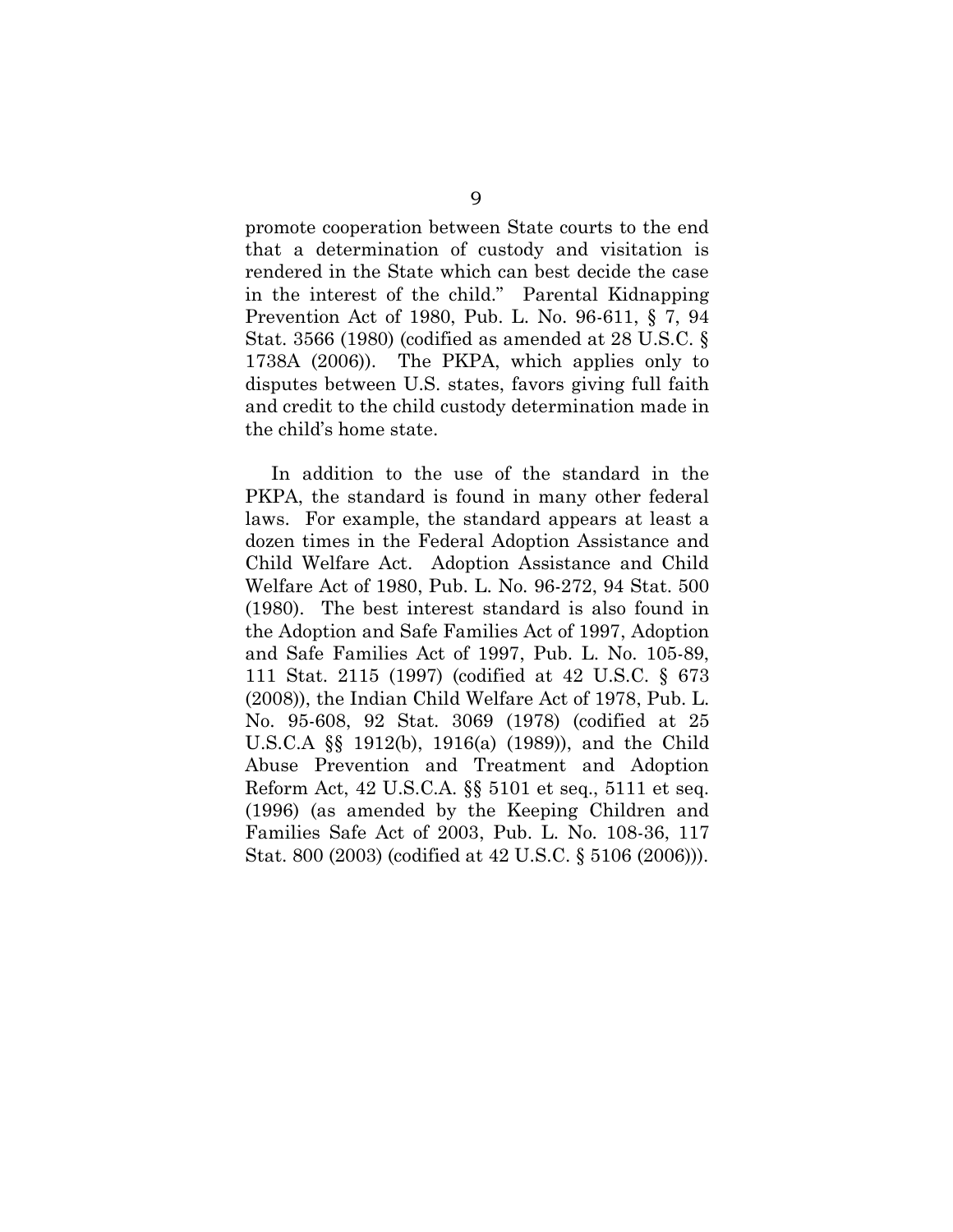## **B. The Best Interest of the Child Standard Is Applied Internationally in the Determination of Child Custody Rights.**

Internationally, the best interest standard has been adopted by many countries and expressed in several acts and treaties. The *European Convention on Recognition and Enforcement of Decisions Concerning Custody of Children and on Restoration of Custody of Children* (1980) recognizes the standard in its preamble. The *African Charter on the Rights and Welfare of the Child* (1990) views the best interests of the child standard as paramount: "In all actions concerning the child undertaken by any person or authority the best interests of the child shall be the primary consideration." *Id*. art. 4. The best interest of the child standard appears in Article 11 of the *Inter-American Convention on The International Return of the Child*. The best interest of the child standard is employed as a safeguard procedure which can override requirements for return. *ICARA*, art.11.

The *Hague Convention* itself incorporates the best interest standard through its child focused doctrine and terms. "[T]he interests of children are of paramount importance in matters relating to their custody…." *Convention*, preamble. The model rules for procedures for returning children internationally support reliance on the decision of the court of the child's habitual residence as being in the child's best interest. This reliance is predicated on the best interest of the child being the guiding principal of the Convention. Report of Roundtable 3, Model Rules of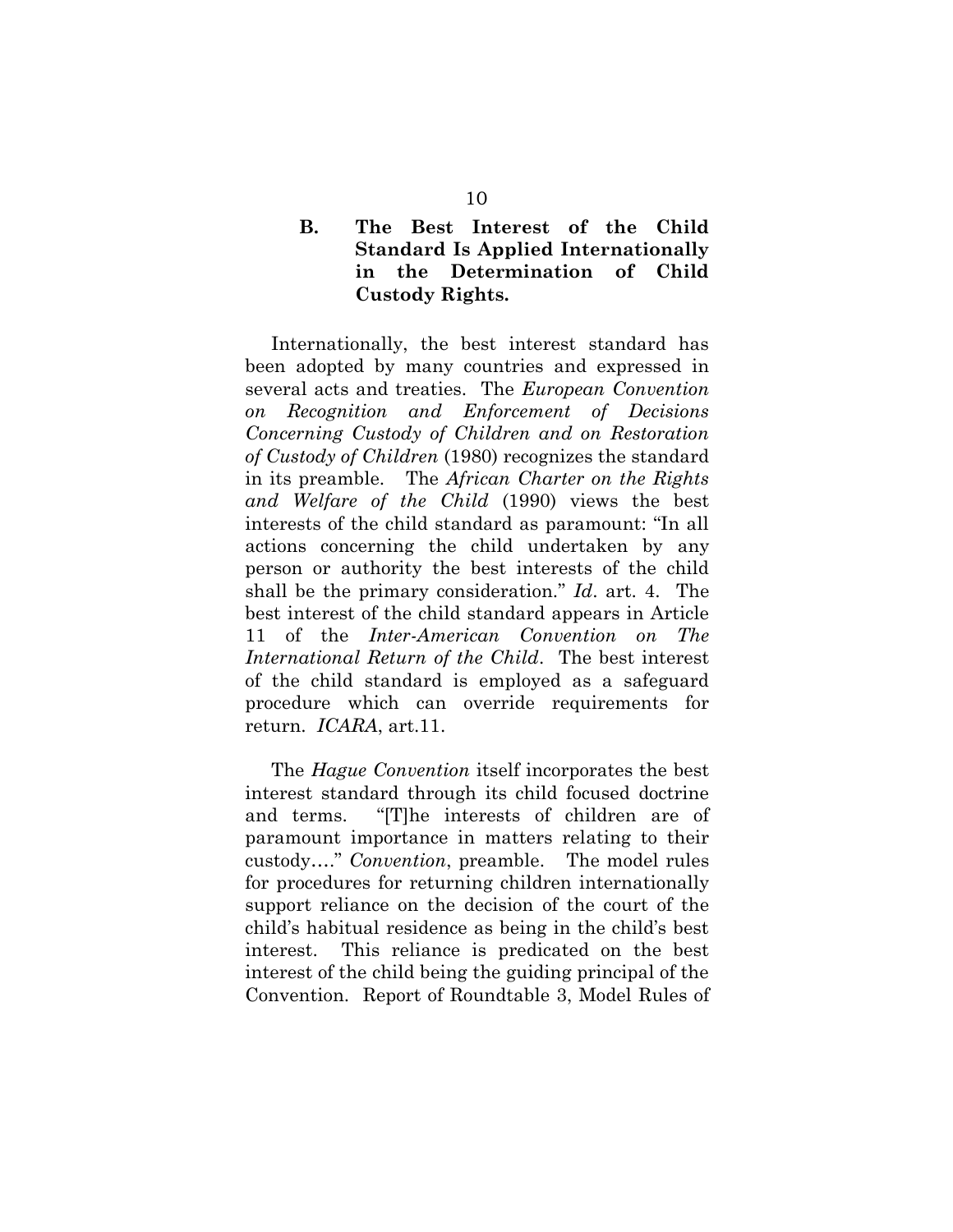Procedure for the International Return of Children, art. 2 (Sept. 2007). Likewise, the petitioned court's decision on whether the child has integrated into the new location is to be determined by reference to the child's best interest. *Id*. art. 18.3.

# **C. Chile Employs the Best Interest of the Child Standard in Making Determinations on Child Access Issues.**

When a Chilean Court determines how much access a non-custodial parent has to a child, it does so in consideration of the best interests of the child. CÓDIGO CIVIL DE CHILE art. 229. Similarly, when one parent has engaged in abusive behavior, it is in the interest of the child that custody be awarded to the other parent. *Id*. art. 225. "The main concern of the parents is the best interest of the child…." *Id*. art. 222. When the Chilean court awarded custody to the mother of A.J.A., the child in this case, it did so under its legal obligation to consider the best interest of the child.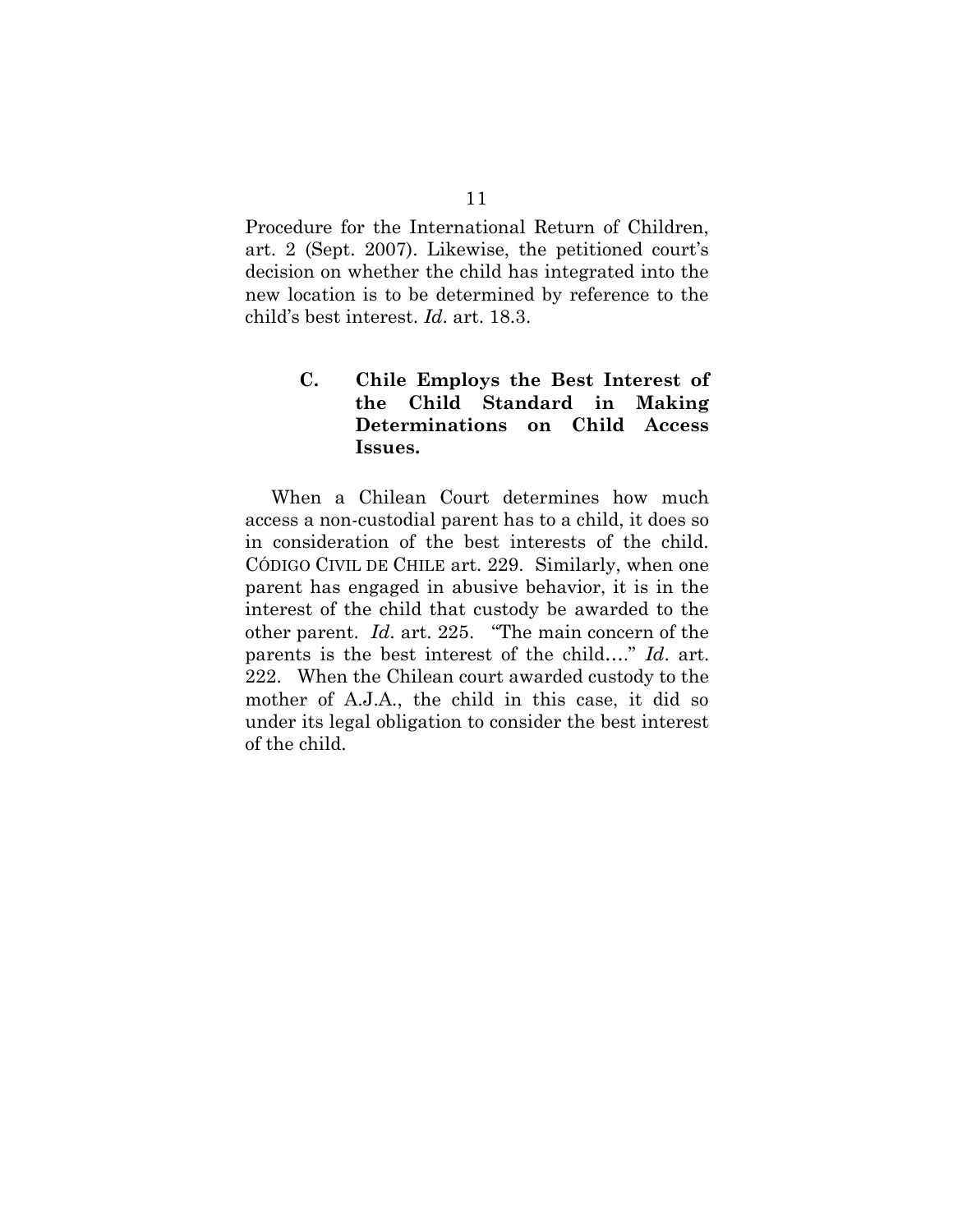## **III. THE DETERMINATION MADE BY THE CHILEAN COURT SHOULD BE RESPECTED AND NOT DISTURBED BECAUSE THE CHILEAN COURT ALREADY DECIDED THE LEGAL ISSUE OF CUSTODIAL RIGHTS.**

# **A. The Judgment of the Chilean Court Made Prior to Removal of the Child Should be Honored.**

The judgments of foreign courts are entitled to respect from the Courts of the United States. While foreign judgments are not entitled to full faith and credit, they are to be given due weight when considered by U.S. Courts. *Villegas Duran v. Arribada Beaumont*, 534 F.3d 142, 148-49 (2d Cir. 2008). When interpreting international conventions, the decisions of foreign courts should be given considerable weight. *Air France v. Saks*, 470 U.S. 392, 404 (1985). Indeed, when a foreign court has determined the same legal issue, such as custody, particularly in matters involving treaty interpretation, the decision of the foreign court is to be given preference. *Blondin v. Dubois*, 1889 F.3d 240, 248-49 (2d Cir. 1999). "While comity typically refers to how courts of one country should treat the decisions by courts of another country in the same matter, comity can also function as a canon of construction when a foreign court has already decided the same legal issue in a different case." Weiner, 33 COLUM. HUM. RTS. L. REV. at 287.

Whether or not a prior determination of custody exists is an initial and pivotal consideration in a Hague determination of whether or not the child is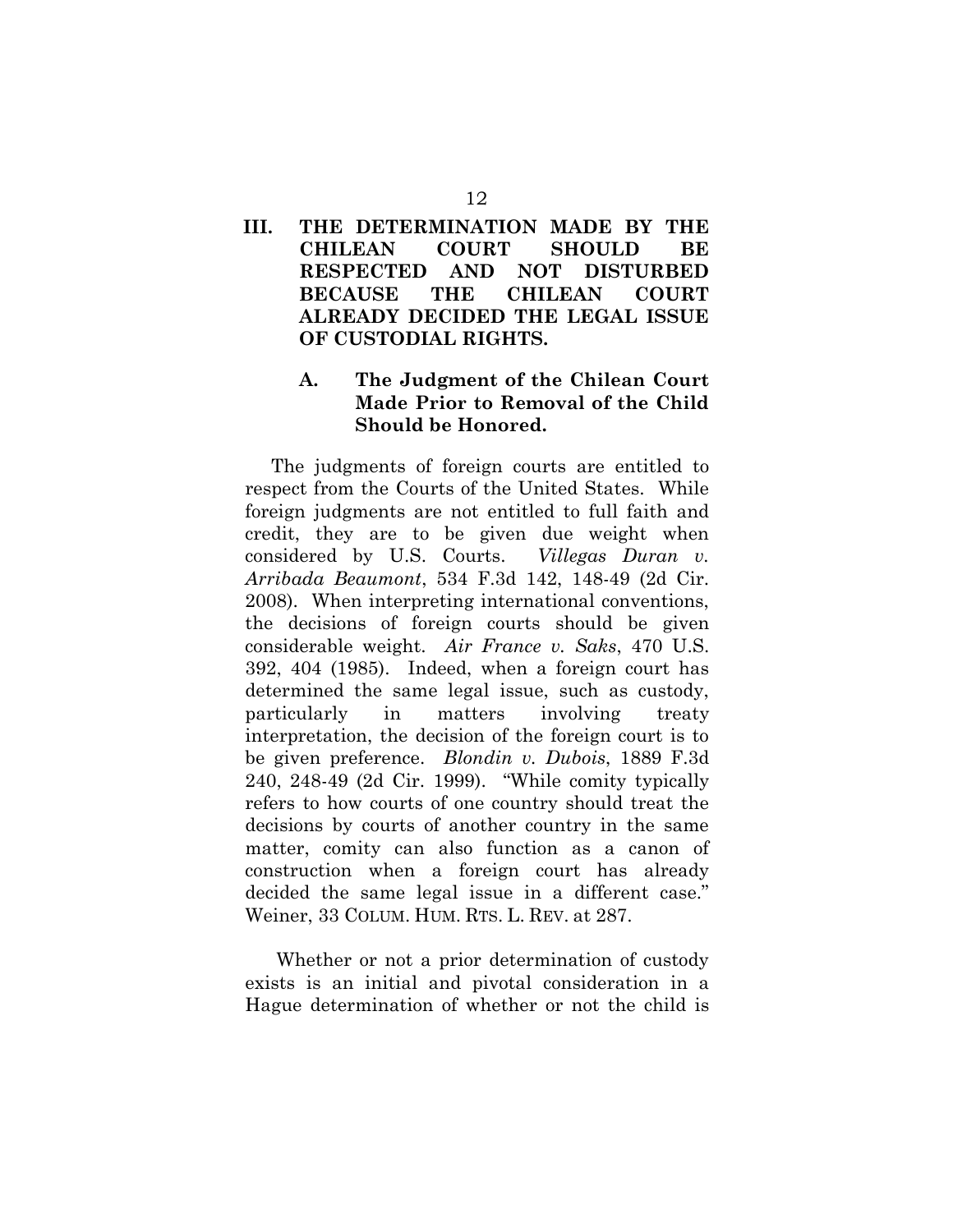required to be returned to the country determined to be the child's habitual residence. *See Villegas Duran*, 534 F.3d at 147 (second factor petitioner must establish by preponderance of the evidence is that the removal was in breach of custody rights under the law of the country of habitual residence). In this case, a prior determination of custody exists. The child in this case, A.J.A., was a habitual resident of Chile. His parents' rights of custody and visitation were determined by the Chilean court prior to A.J.A.'s removal.

The petitioned courts are instructed not to relitigate custody issues. *Convention,* art. 16; *see also March v. Levine*, 136 F. Supp. 2d 831, 843-844 (M.D. Tenn. 2000) (citing *Tehan v. Duquette*, 613 A.2d 486, 489 (N.J. Super. App. Div. 1992)). Therefore, respect must be accorded to the Chilean court's allocation of parental custody and visitation.

# **B. The Ability of the Petitioned Court to Re-Try Custody is Limited. Any Such Ability is Based Exclusively on the Best Interest of the Child.**

The ability of the petitioned court to revisit the issue of where the child may reside, what the habitual residence of the child is, and the allocation of custodial rights is strictly limited. *Friedrich v. Friedrich*, 78 F.3d 1060, 1068 (6th Cir. 1996).

The petitioned court may entertain new evidence only under very limited circumstances. *Id*. Where the child has resided in the removed-to country for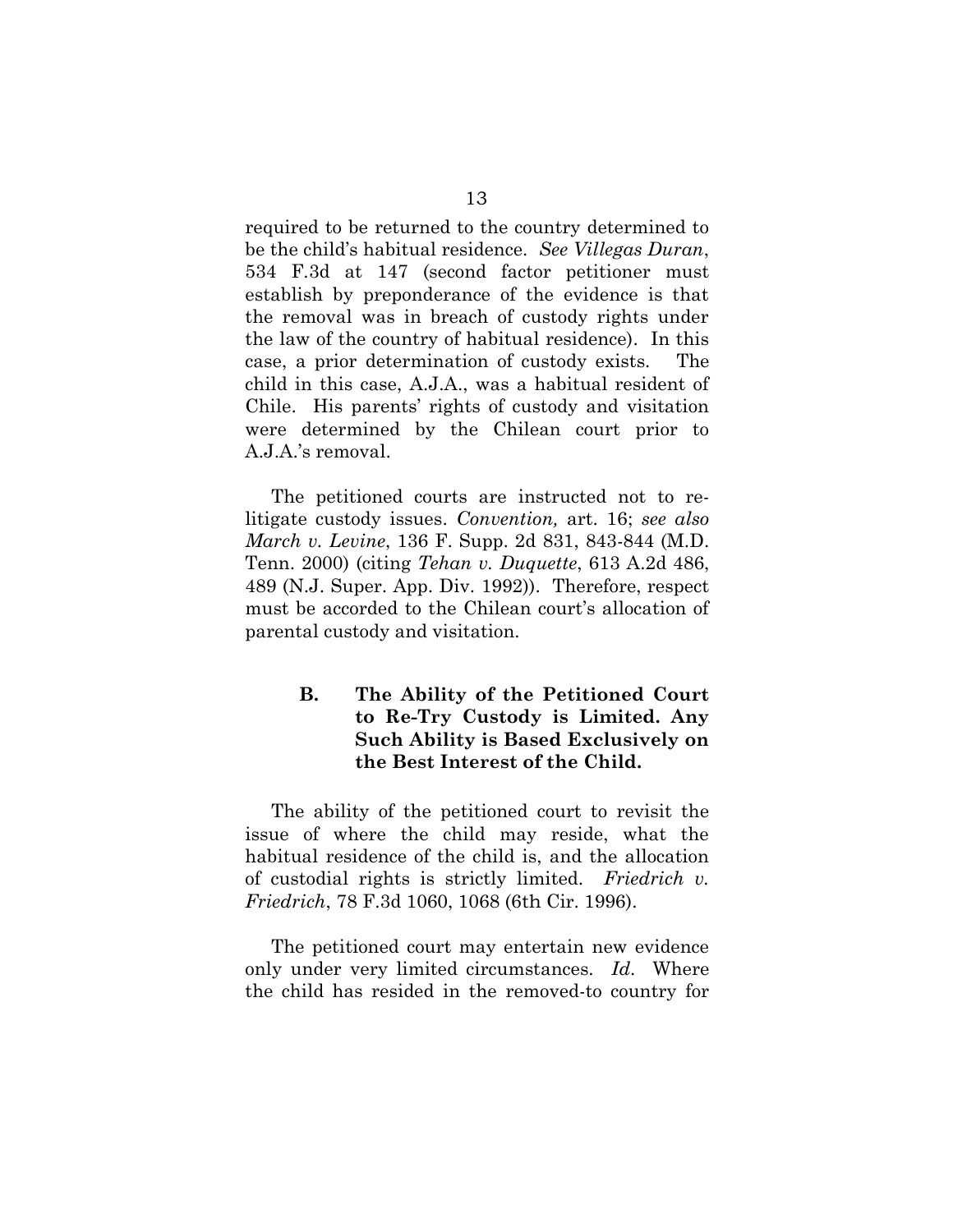more than one year prior to filing of the petition and where a court has determined that removal is an appropriate remedy, the petitioned court may consider the best interests of the child in narrow circumstances. This determination may include consideration of whether the child has acclimated to his or her new country of residence. *Convention,* art. 16. Other factors that the petitioned court may consider are the welfare and safety of the child should the child return to the country of habitual residence. The preference of a child mature enough to voice an opinion may also be considered by the petitioned court. *Convention,* art. 13. Therefore, although a court may deny a petition to return a removed child only in narrow circumstances, all those circumstances strongly favor the best interest of the child.

The reason the law favors returning the child to the residential country is to return the status quo and so that the left-behind parent may enjoy the child. *Friedrich v. Friedrich*, 983 F.2d 1396, 1400 (6th Cir. 1993). The return remedy presumes that the country of habitual residence had previously made a determination that the left-behind parent was an appropriate custodian of the child. *Convention*, art. 1(b).

Many factors can influence a parent's removal of a child to a distant location. Removal of the child does not per se warrant a change in the custodial arrangement. *See, e.g., D.C. v. J.S.*, 790 N.E.2d 686 (Mass. App. 2003). As here, when a parent has been found to be the proper custodian in the best interest of the child, the petitioned court should not disturb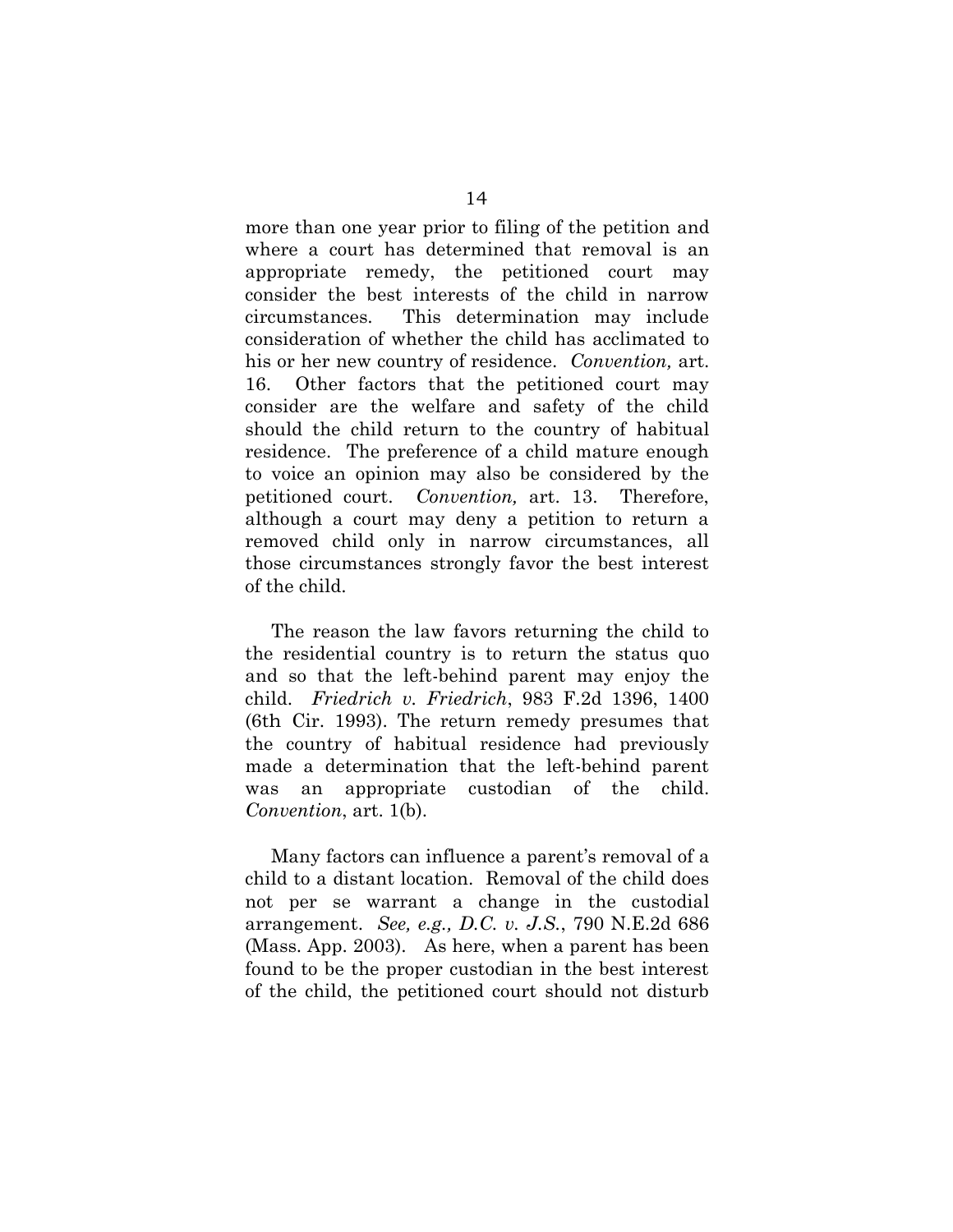the prior family court's custody order merely because the removing parent violated a statute or order. Modifying custodial privileges to accommodate return of the child is a tempting remedy in the hope of discouraging future contemptuous child removal. That remedy may provide some satisfaction as punishment of the violating parent whom the court does not want to reward for a statutory or court order violation. Such a judgment, however, whether made to punish the removing parent or to encourage the child's return, accommodates the desires of the leftbehind parent, but does not consider the best interests of the child. "[P]unitive custody transferswhether in relocation settings or otherwise-cannot present sensible results. Although this conclusion may be intuitively obvious only when domestic hostility or violence is present, it is also the logically inescapable result of a child-centered inquiry." Carol S. Bruch, *Sound Research or Wishful Thinking in Child Custody Cases? Lessons from Relocation Law,*  40 FAM. L.Q. 281 (2006).

## **IV. THE CHILEAN COURT FOUND THAT THE MOTHER WAS THE APPROPRIATE CUSTODIAL PARENT AND LIMITED THE FATHER TO VISITATION ONLY.**

In this case, a prior determination of custody and visitation rights exists. The decision is supported by an extensive record. J.A. 9-40. The father and mother called witnesses on their behalf and on behalf of the child. The Chilean Court was very clear that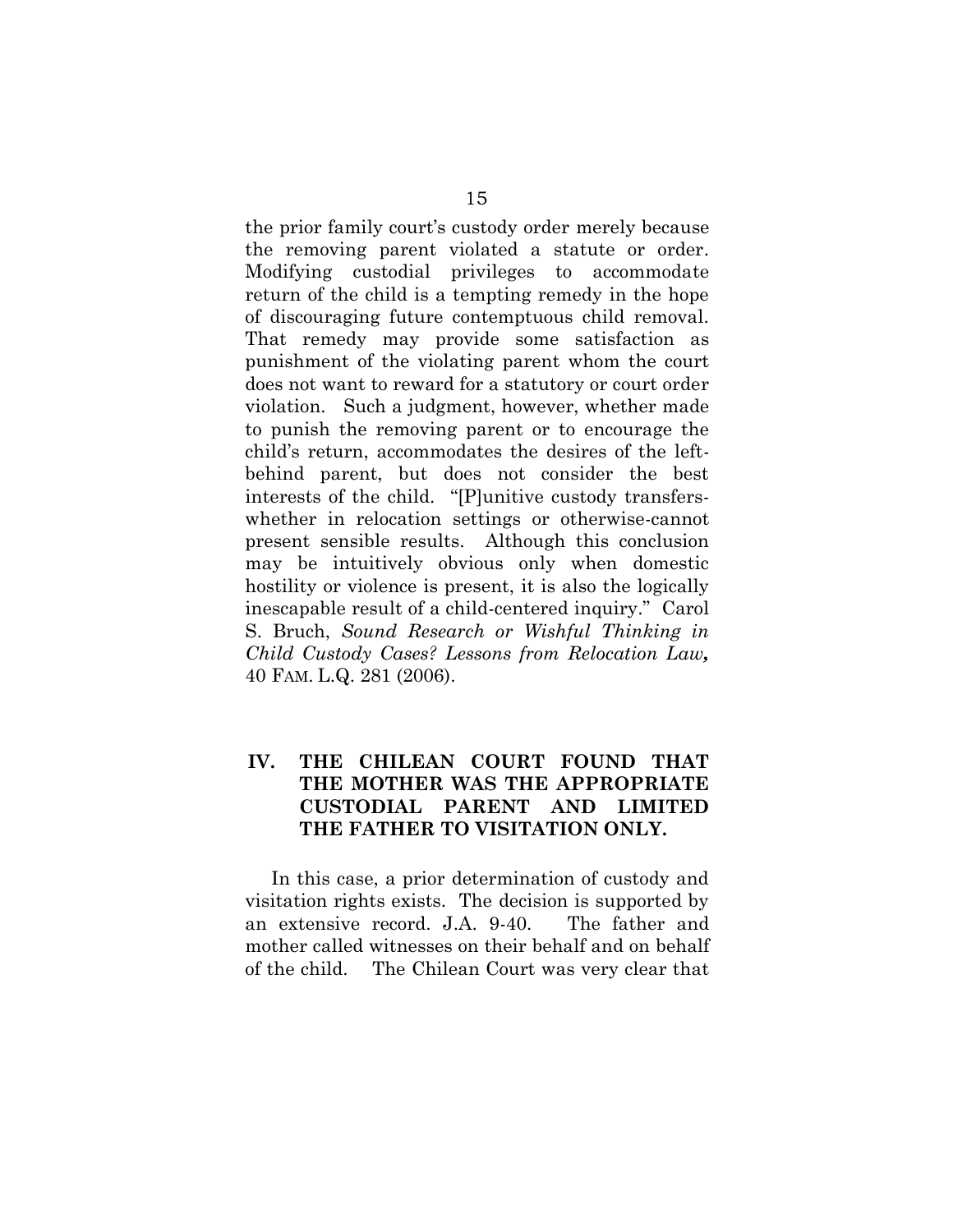it fully considered the factors affecting the welfare and best interests of the child. 3

The court records reflect that the court considered the following evidence:

The father was verbally and physically abusive toward the mother; the father was abusive with the son as supported by testimony; the father did not tend to the boy's particular needs. JA 12. It was the mother who saw that the son obtained counseling to deal with the trauma of the abuse and the divorce. JA 10. The mother cared for the child's needs since his birth. The mother was able to put the son's needs ahead of her own, although she had suffered throughout the marriage from her husband's abuse as well. The mother was best suited to tend to the child and was found to have done a capable job of rearing the son prior to and after the parties' separation. JA 28-29.

The record shows that the father continued his coercive tactics following the divorce, as well. The father was over \$23,000.00 in support arrears when the mother left Chile, a country in which she was unable to work due to visa restrictions. Chilean law is quite clear on the obligation of parents to support their children. CÓDIGO CIVIL DE CHILE art. 222. Yet the father failed to do so. The father's depriving the child of adequate support was not in the child's best interest. His failure to support A.J.A., if he had the means to do so, would fall within the realm of

 $\overline{a}$ 

<sup>3</sup> The factors considered by the Chilean Court in resolving the custody dispute are comparable to those used in the United States. *See, e.g*., MASS. GEN. LAWS ch. 208, §§ 28, 31,31A (2009).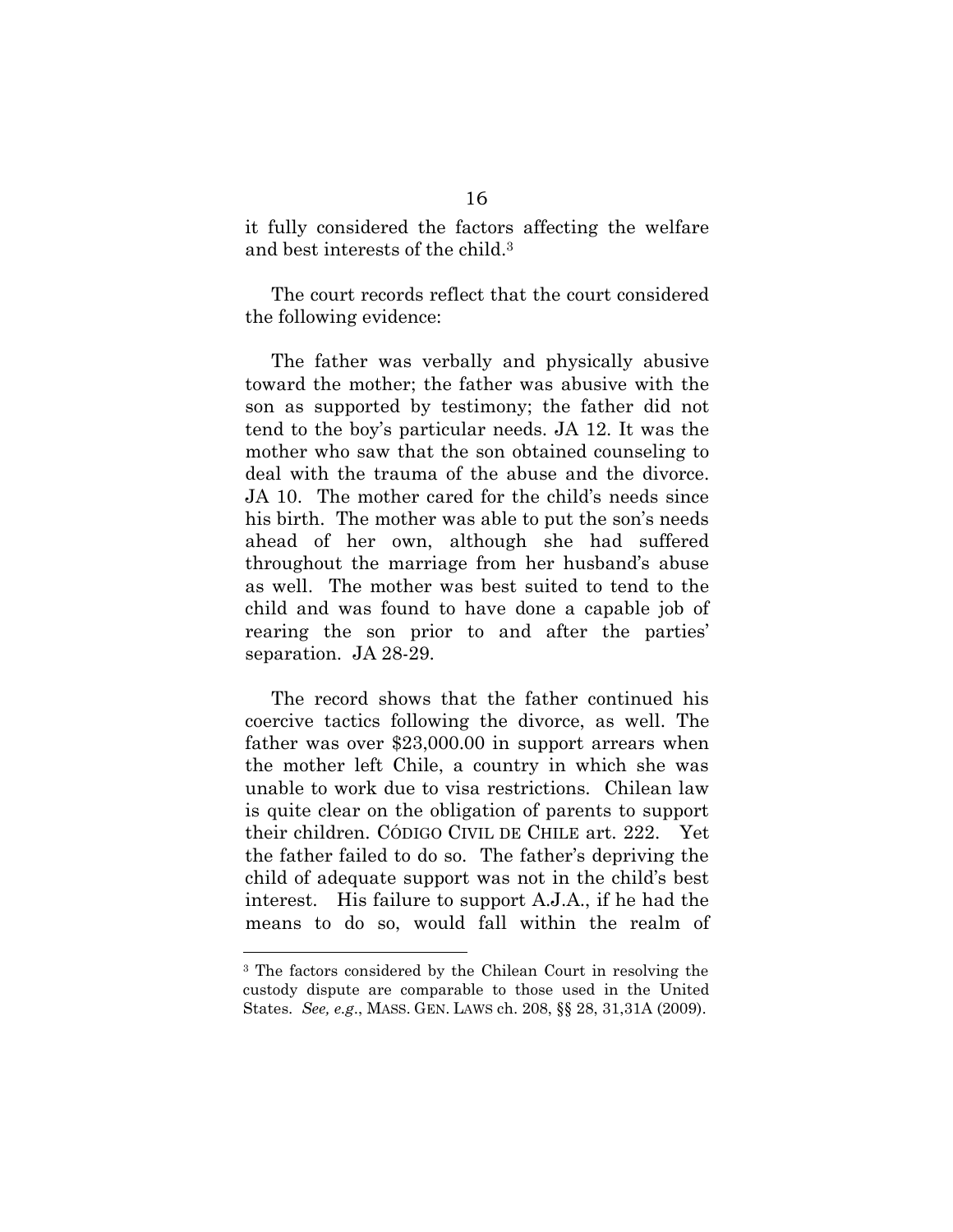abusive tactics. Mary Ann Dutton and Lisa A. Goodman, *Coercion in Intimate Partner Violence: Toward a New Conceptualization*, 52 SEX ROLES 743 (2005). The father's failure to support his child while A.J.A. was under the mother's care is grounds under the Chilean Civil Code to deny the father the personal care of A.J.A. CÓDIGO CIVIL DE CHILE art. 225.

The consideration of abuse, as well as the failure of a parent to place his or her own needs before those of the child, can be factors considered in the United States under the best interest of the child standard, as well. The history of violence, and well a failure to provide support, are often considered in determining the extent of custodial rights and the terms of access. See for example, Mass. Gen. Laws. Ch. 208 §§ 28, 31,31A (2009)

- **V. CONVERTING** *NE EXEAT* **OR SIMILAR STATUTORY SCHEMES INTO RIGHTS OF CUSTODY WOULD VITIATE THE WORK OF THE ORIGINAL COURT THAT HAS DETERMINED THE CUSTODIAL BEST INTEREST OF THE CHILD.**
	- **A. When the Chilean Court Determined that Mrs. Abbott was the Appropriate Custodial Parent, a Statutory Prohibition on the Removal of the Child Already Existed.**

The parties agree that under Chilean law, the statutory equivalent of a *ne exeat* order was in place.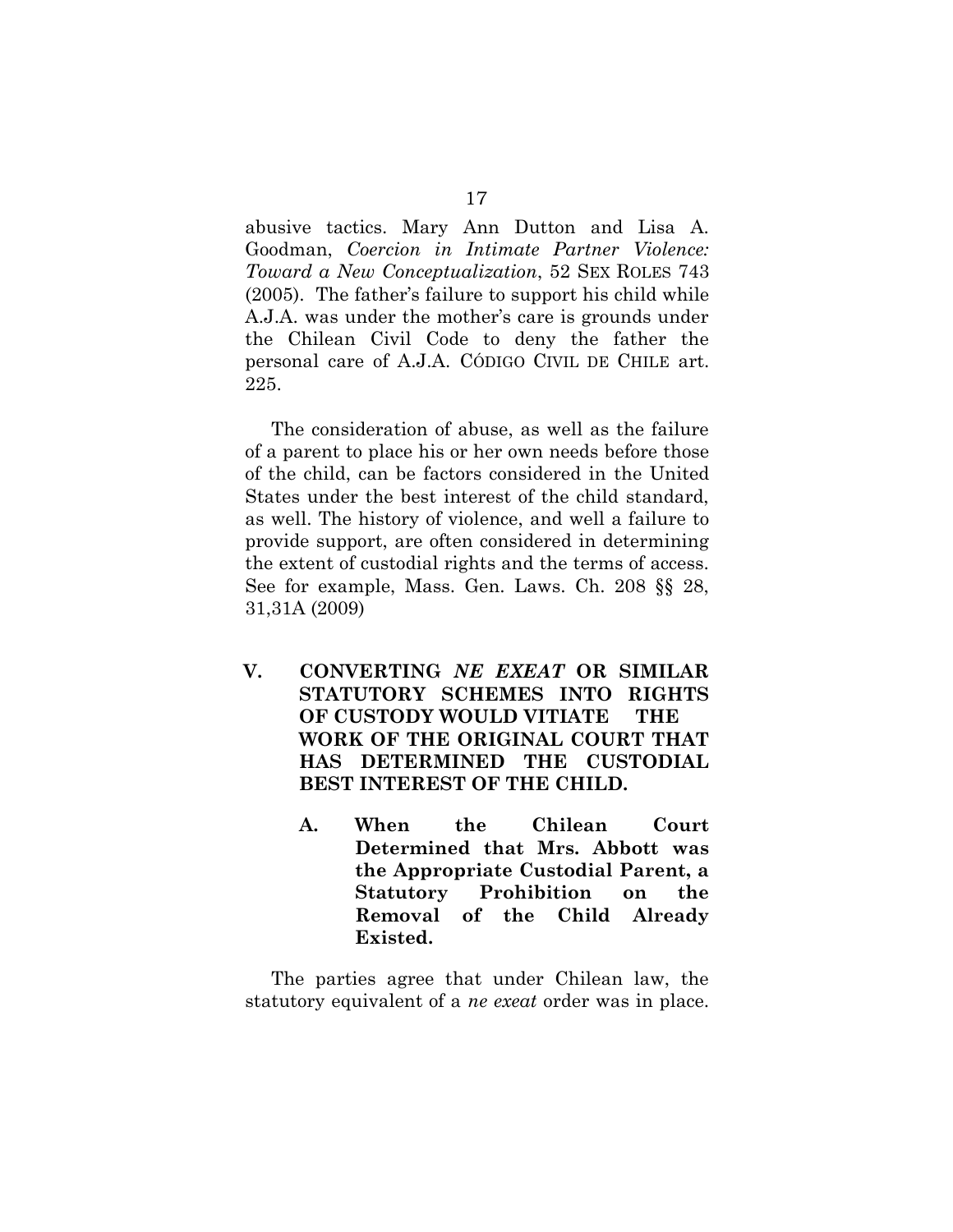This prohibition was in place at the time that the Chilean court awarded custody of A.J.A. to his mother. Minors Law, No. 16,618 art. 45 (Chile); JA 55-56. Despite this prohibition on removal, nowhere in the judgment of the Chilean court is there an exception carved out for A.J.A.'s father to be awarded rights of custody, even in this narrow circumstance. Similarly, when the *ne exeat* order entered, there was no adjustment to the original custody order either diminishing the rights of A.J.A.'s mother or in awarding his father any custodial rights. A plain reading of the orders of the Chilean court clarifies that at no time was the father awarded rights of custody.

> **B. The Conversion of a** *Ne Exeat* **Prohibition into a Custody Right Undermines the Convention's Statutory Scheme in Providing Different Remedies for Parents with Rights of Access and Those with Rights of Custody.**

The *Convention* provides very different remedies for those parents with custody rights and those with rights of access (visitation). The custodial parent whose child was removed enjoys the remedy of the return. *Convention,* art. 12. Parents with rights of access do not. *Convention,* art. 26 Many might be unhappy with the failure of the *Convention* to provide the remedy of return to all parents. Public sentiment or the emotional plea of an abandoned parent is insufficient to defeat the enforcement of a convention whose terms are clear. It is understandable why a non-custodial parent might offer any argument to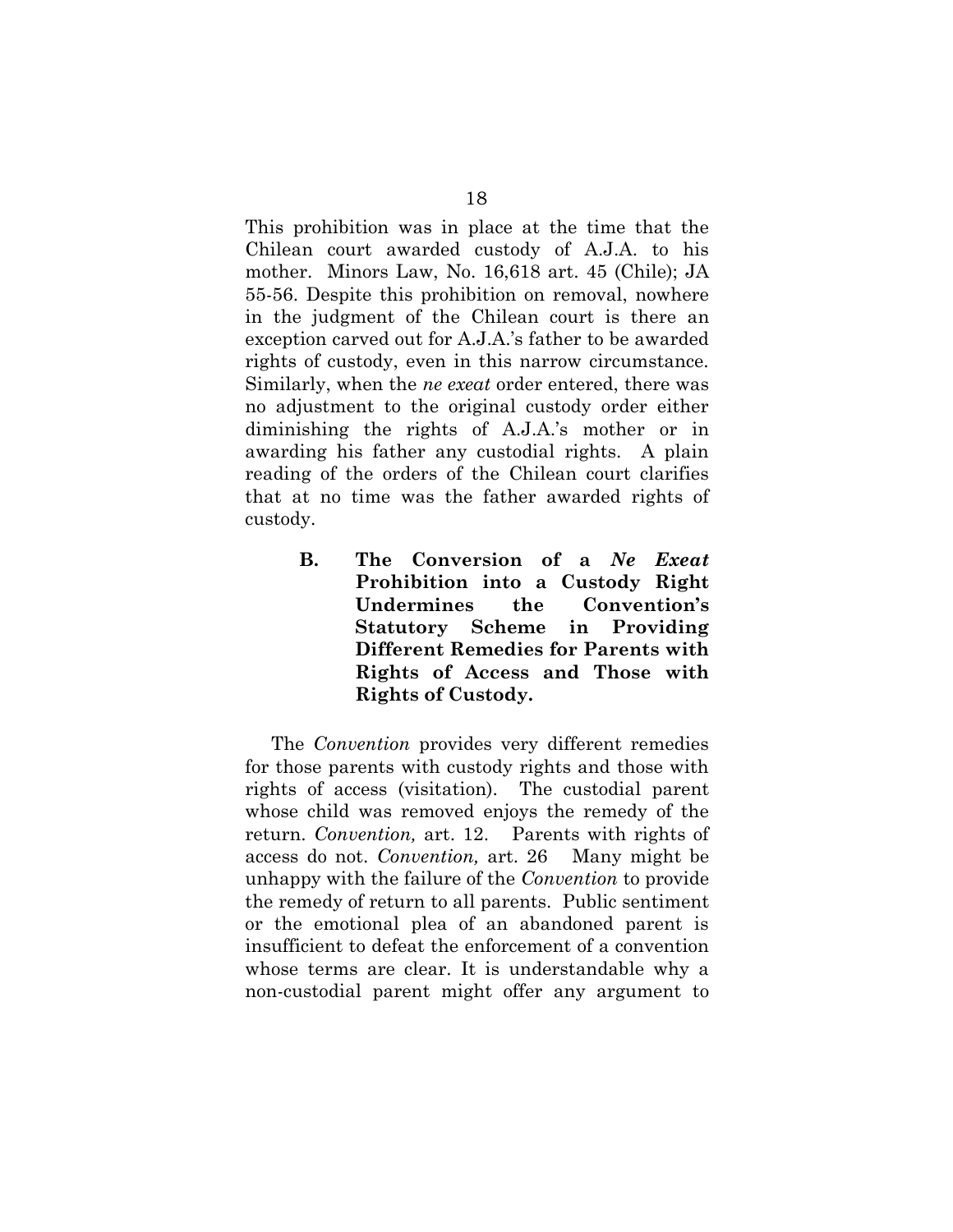convert rights of access into rights of custody for the purpose of restoring easier access to the child. The transformation of a statutory prohibition on removal or the limitation of a *ne exeat* order cannot be permitted to undermine the previously determined best interest of the child. Nor should unhappiness with a statutory framework be sufficient grounds for avoiding the obvious remedy of amending that framework.

At the time of divorce, the parties can determine the best interest of the child. Absent agreement, a court may enter its judgment on the best interest of the child. The Chilean court did just that. The determination of child custody at the time of divorce, or at a subsequent hearing, when decided prior to the removal, is the appropriate judgment to be honored by the petitioned court. Assuming none of the exceptions to removal are raised by the defending parent, there are sound reasons for leaving the original custody judgment undisturbed without the artificial overlay of a purported and strained right of custody.

> **C. Conversion of** *Ne Exeat* **Orders into Rights of Custody Accomplishes Adult Goals of Punishment at the Expense of the Best Interest of the Child.**

The original order of custody in this matter was entered at a time when the best interest of the child was assessed without the emotional overlay of removal. The Court looked at the parenting history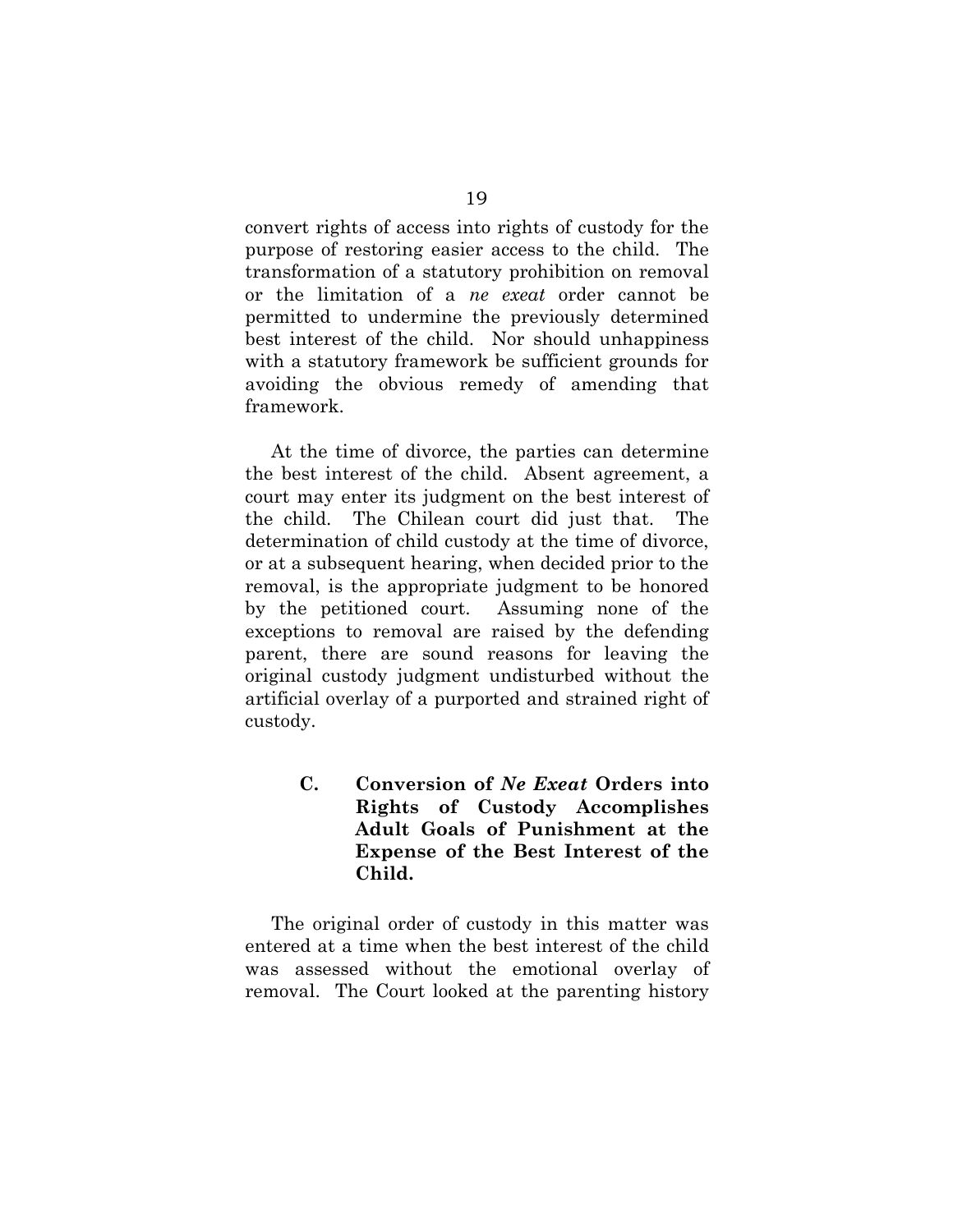of the parties as well as the quality of the environment and nurturing the parents could provide to the child. The Court's decision was framed in the best interest of the child. This more dispassionate assessment, made when neither parent was claiming violation of any of his or her "rights" relative to removal, provides a better guide to the child's best interest.

Despite the language of best interest statutes and best interest language as promoted under the *Convention*, the emotional plight of the left behind parent often is sufficient to shift our focus to the alleged "rights" of that parent. Empathy may be with the left behind parent but empathy should not shift our focus from the child. The expected legal response toward a contemptuous parent may be punishment of the contemptor. The instinctual response of those concerned with parental "rights" might be to punish the contemptor by depriving that parent of custody, or by diminishing his or her custodial rights. The fact remains, however, that the perceived or real rights of parents are secondary to the best interest of the child. A change in custodial rights in order to accommodate the legal desire to punish or a parental need for vindication cannot be permitted. Children have needs that are unrelated to removal. Attachment to a custodial parent and a parent's ability to tend to the emotional and physical needs of the child are but a few of the child centered considerations in determining custody. Access to both parents is certainly a factor to be considered, but the *Hague Convention* already provides a remedy for access. *Id.* The Chilean court made its assessment of A.J.A.'s needs. To disturb those